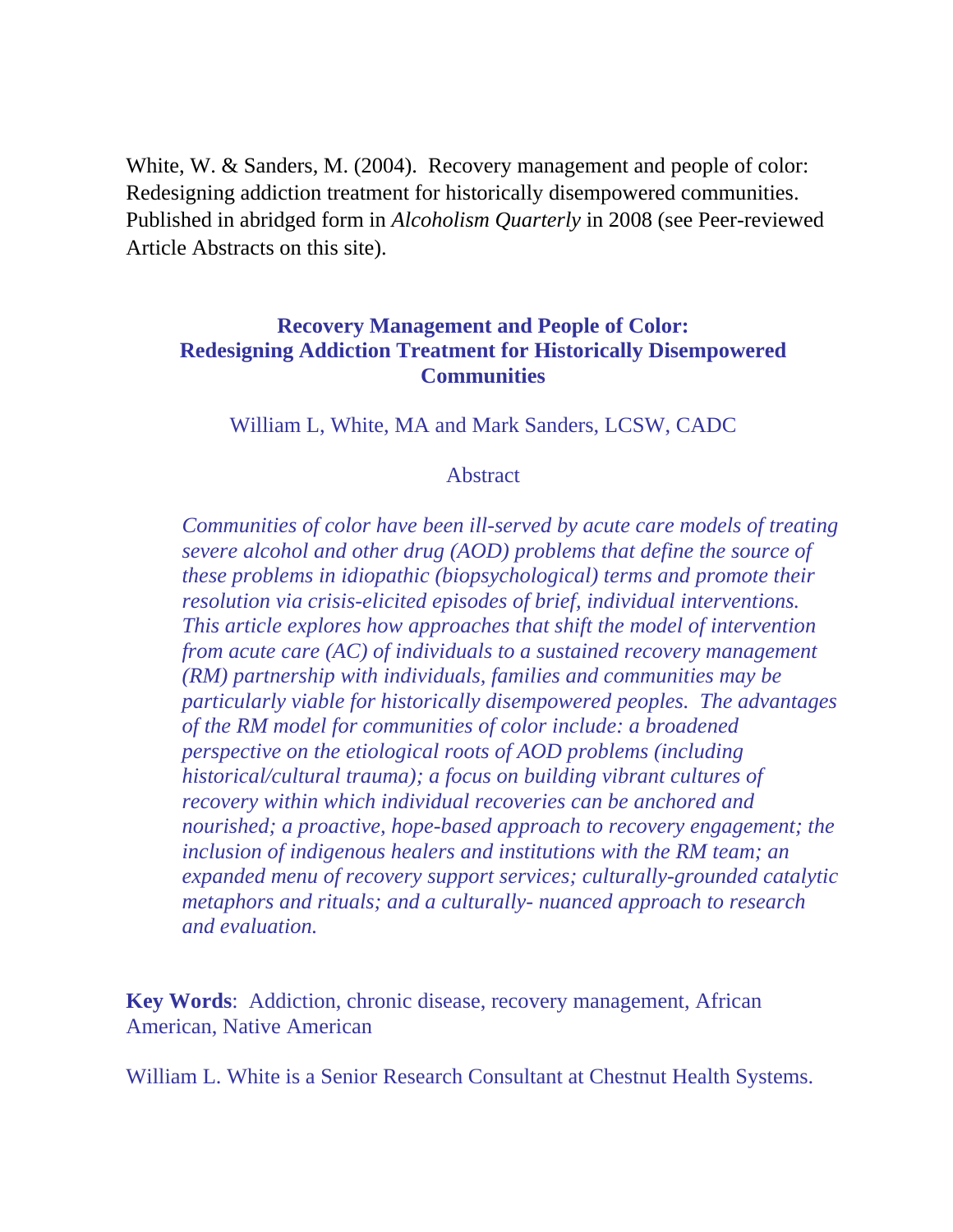Mark Sanders is Director of Training and Technology Transfer at the Great Lakes Addiction Technology Transfer Center.

Address correspondence to William White, Chestnut Health Systems, 720 W. Chestnut Street, Bloomington, Il 61701 [\(bwhite@chestnut.org\)](mailto:bwhite@chestnut.org).

### **Introduction**

Addiction has been characterized as a "chronic, progressive disease" for more than 200 years (White, 2000a), but interventions into severe alcohol and other drug (AOD) problems continue to be based on serial episodes of selfencapsulated, acute intervention (O'Brien and McLellan, 1996; Kaplan, 1997). Recent research has confirmed the chronic nature of severe AOD problems (Hser, Anglin, Grella, Longshore, & Pendergast, 1997; Scott, Foss, & Dennis, 2005) and compared such problems to other chronic health disorders (e.g., type 2 diabetes mellitus, hypertension and asthma) in terms of their etiological complexity, variability of course, and recovery and relapse rates (McLellan, Lewis, O'Brien, & Kleber, 2000). Calls for shifting addiction treatment from an acute care (AC) model to a model of sustained recovery management (RM) are increasing (White, Boyle, & Loveland, 2002, 2003; Compton, Glantz, & Delaney, 2003; Edwards, Davis, and Savva, 2003), and components of such models are currently being evaluated with adolescents (Godley, Godley, Dennis, Funk, & Passetti, 2002) and adults (Dennis, Scott & Funk, 2003; Scott, Foss & Dennis, 2005b). The emerging model of recovery management has been defined as:

*…the stewardship of personal, family and community resources to achieve the highest level of global health and functioning of individuals and families impacted by severe behavioral health disorders. It is a timesustained, recovery-focused collaboration between service consumers and traditional and non-traditional service providers toward the goal of stabilizing, and then actively managing the ebb and flow of severe behavioral health disorders until full remission has been achieved or until recovery maintenance can be self-managed by the individual and his or her family* (White, Boyle, Loveland & Corrigan, 2003).

 This article contrasts the application of AC and RM models of intervention into severe AOD problems within communities of color. We will focus specifically on those American Indian/Alaskan Native, African American,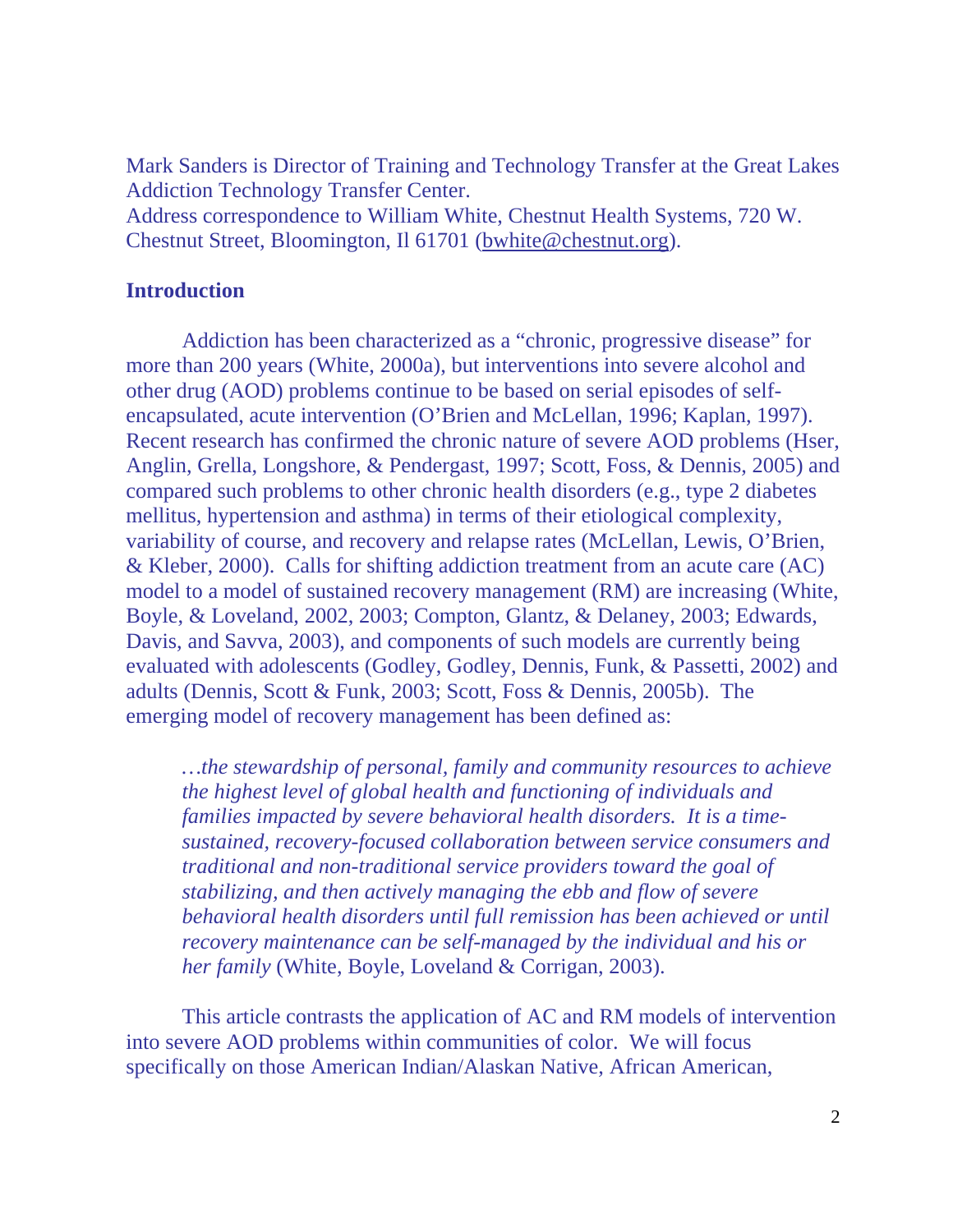Hispanic/Latino and Asian and Pacific Islander communities whose members present unique obstacles and resources as they enter publicly funded treatment for severe AOD problems. Our contrast of AC and RM models is drawn from the pioneering work of McLellan, Lewis, O'Brien and Kleber (2000) and from descriptions of the changes in clinical practice within the RM model (White, Boyle & Loveland, 2002, 2003; White, 2005; Scott, White & Dennis, 2007). We argue that historically disempowered persons, and, in particular, communities of color, have been ill-served by acute, biomedical models of intervention into AOD problems, and that models of recovery management hold great promise in providing more effective solutions to AOD problems within these communities.

 Great care must be taken that discussions of the needs of communities of color do not inadvertently contribute to stereotypes about these communities. To determine whether RM models of intervention hold greater promise than AC models, we will need to explore those characteristics of communities of color that have relevance to the viability of these models. Given the enormous differences within and between ethnic communities and the changes in these communities over time, we would ask readers to keep all observations, ideas and strategies set forth in this article on probation pending their validation within particular communities and with particular individuals and families. "People of color" and "communities of color" do not constitute a monolithic group to which a single explanatory or intervention model can be indiscriminately applied. Testing components of the RM model will need to be conducted in all ethnic communities and across multiple subpopulations within those communities. We hope this introductory paper will stand as an invitation for such sustained exploration.

We will begin by contrasting how AC and RM models conceptualize the sources and solutions to AOD problems and then explore the RM model's emphasis on proactive engagement, the use of indigenous healers and institutions, catalytic rituals and metaphors, new technologies of monitoring and recovery support, a sustained recovery management partnership, and the need for culturally-nuanced approaches to research and evaluation.

### **AC and RM Models: The Source of AOD Problems**

*American Indians experienced massive losses of lives, land, and culture from European contact and colonization resulting in a long legacy of chronic trauma and unresolved grief across generations. This*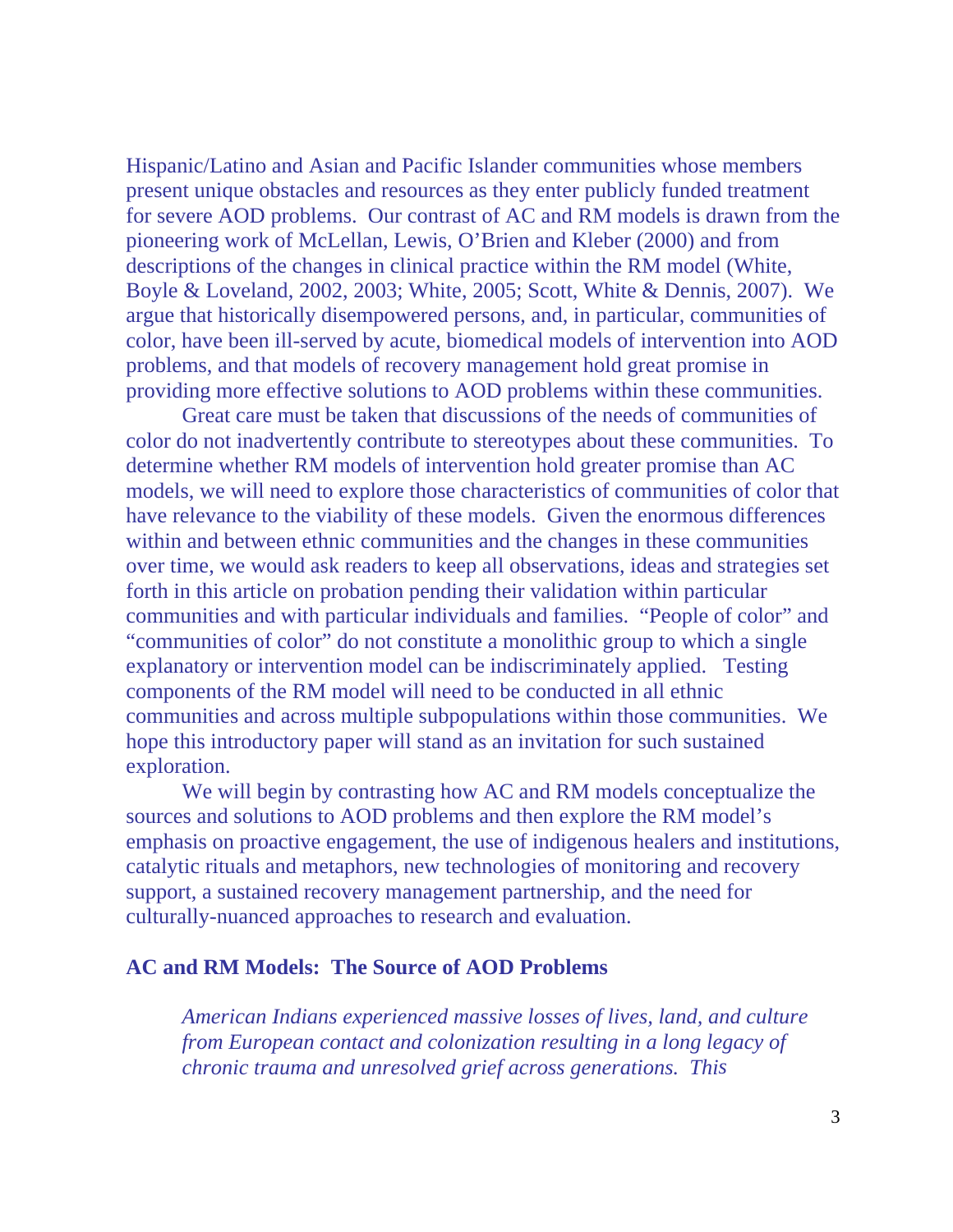*phenomenon,…contributes to the current social pathology of high rates of suicide, homicide, domestic violence, child abuse, alcoholism and other social problems among American Indians. --*Brave Heart and DeBruyn, 1998

*When people are taught to hate themselves, they will do bad things to themselves*. --Sanders, 1993.

Acute care (AC) models of intervention have assumed that the sources and solutions to AOD problems reside within the individual, and that brief interventions to alter an individual's physical, cognitive and emotional vulnerabilities can produce a permanent resolution of these problems. RM models posits that AOD problems spring from multiple, interacting etiologies; unfold (suddenly or progressively) in highly variable patterns; ebb (remission) and flow (relapse) in intensity over time; and are resolved at different levels (from full to partial) via multiple long-term pathways of recovery. People of color may be at risk for AOD problems, but these risk factors differ between and within ethnic groups (Matsuyoshi, 2001).

The RM model suggests that historical, political, economic, and sociocultural circumstances can also serve as etiological agents in the rise of AOD problems. Client discussions about cultural pain (e.g., slavery, the loss of land, attempted extermination, epidemic diseases, the purposeful break-up of tribes and families, the loss of families and culture via immigration or forced deportation, forced internment as prisoners of war, other forms of physical sequestration, immigration distress, acculturation pressure, racism and discrimination) are viewed, not as defocusing or acting out, but as a medium of a consciousness raising and catharsis that can open doorways to personal/community healing and transformation (Green, 1995). This approach is much more congruent with beliefs within communities of color that their AOD problems result as much from historical trauma<sup>[1](#page-3-0)</sup>, economic and political disempowerment, and cultural demoralization as from biological vulnerability (Manson, 1996; Brave Heart & DeBruyn, 1998; Brave Heart, 2003). Culturally-nuanced models of RM reflect an understanding of the effects of intergenerational trauma (grief, rage, selfhatred, self-medication) upon whole communities. Positing multiple pathways of long-term recovery also opens up the potential for culturally prescribed

 $\overline{a}$ 

<span id="page-3-0"></span><sup>&</sup>lt;sup>1</sup> Maria Yellow Horse Brave Heart (2003) has defined historical trauma as "cumulative emotional and psychological wounding over the lifespan and generations, emanating from massive group trauma experiences."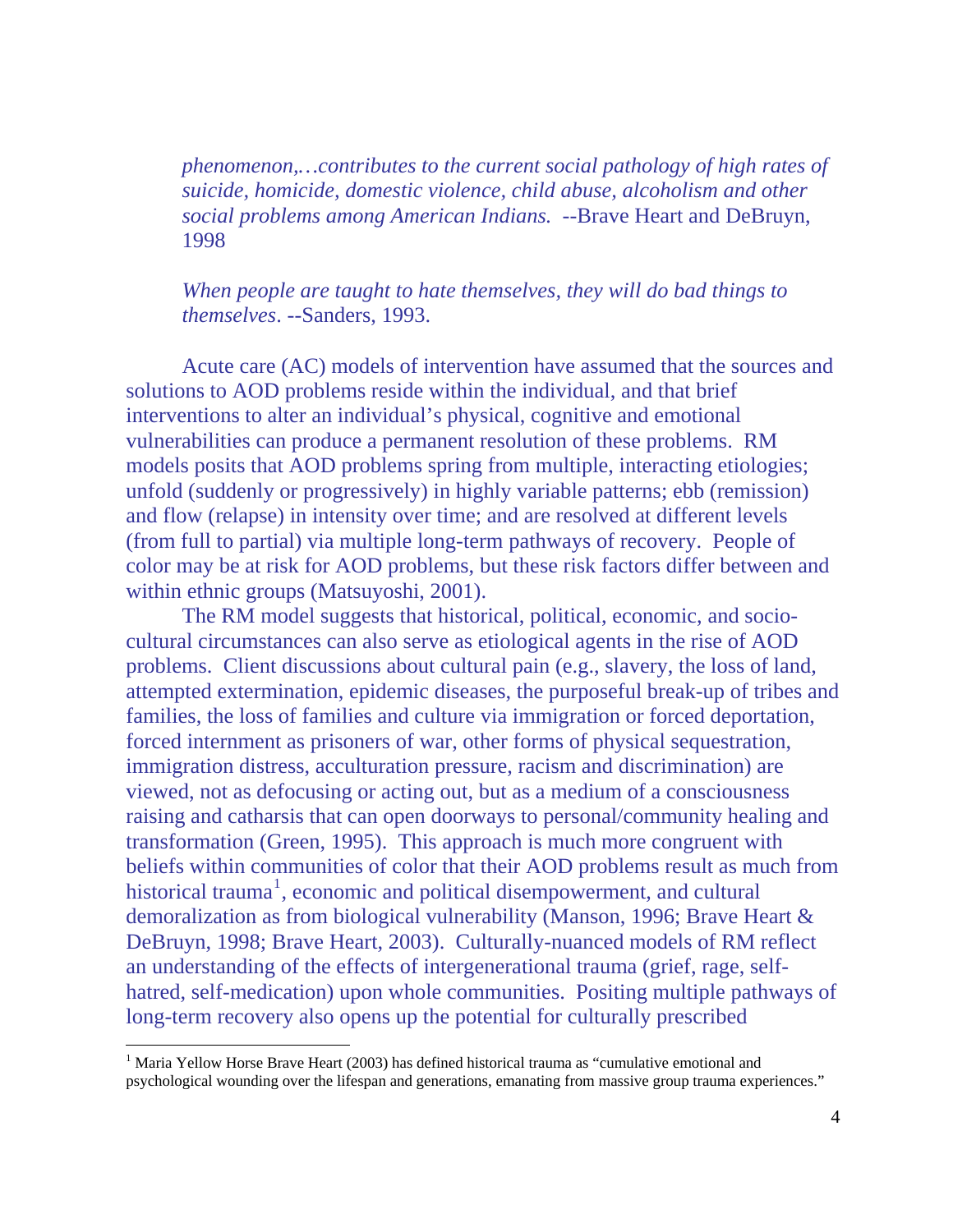frameworks of AOD problem resolution (abstinence-based religious and cultural revitalization movements, e.g., the Nation of Islam) as well as cultural adaptations of existing recovery support structures (e.g., the "Indianization" of Alcoholics Anonymous and the adaptation of A.A. within Hispanic/Latino communities) (Womak, 1996; Hoffman, 1994).

RM models assume that severe AOD problems constitute complex, chronic disorders that require sustained individual, family, community and cultural interventions for their long-term resolution. In this view, treating severe and persistent AOD problems via AC models of intervention is as ineffective as treating a bacterial infection with half the effective dose of antibiotics. Such treatment may temporarily suppress symptoms, but often results in the subsequent return of the problem in a more virulent and treatment-resistant form. In the RM model, the treatment of severe and persistent AOD problems is delivered within a sustained recovery management partnership that provides ongoing recovery support and consultation and anchors the recovery process in indigenous supports within the client's natural environment.

Chronic disorders such as diabetes and heart disease take an undue toll on communities of color, but substantial efforts are underway within communities of color for the prevention, early intervention, and sustained management of such chronic health problems. As communities of color learn more about the nature and treatment of chronic primary health disorders, that knowledge base can be extended to severe AOD problems. There is already some recognition of addiction as a chronic disorder via people of color sustaining hope for a family member or friend's recovery, long after the rest of the world has lost such hope. That capacity for patience, compassion and forgiveness is not a sign of pathology (codependency), but an unheralded resource of hope and support within communities of color that the RM model seeks to build upon.

 The acute care model rests on the assumption that AOD problems are selfcontained and that individuals have the internal and external resources to sustain recovery and assume full social functioning following detoxification and brief treatment. It assumes a foundation of pre-morbid skills and social functioning. This rehabilitation model promises the client that he or she will regain prior levels of functioning and status lost via the accelerating severity of AOD problems. This model is poorly suited for individuals who have not achieved such prior levels of successful functioning and who have few if any significant supports for recovery within their families and social networks. The model is particularly unsuited for those poor communities of color whose members present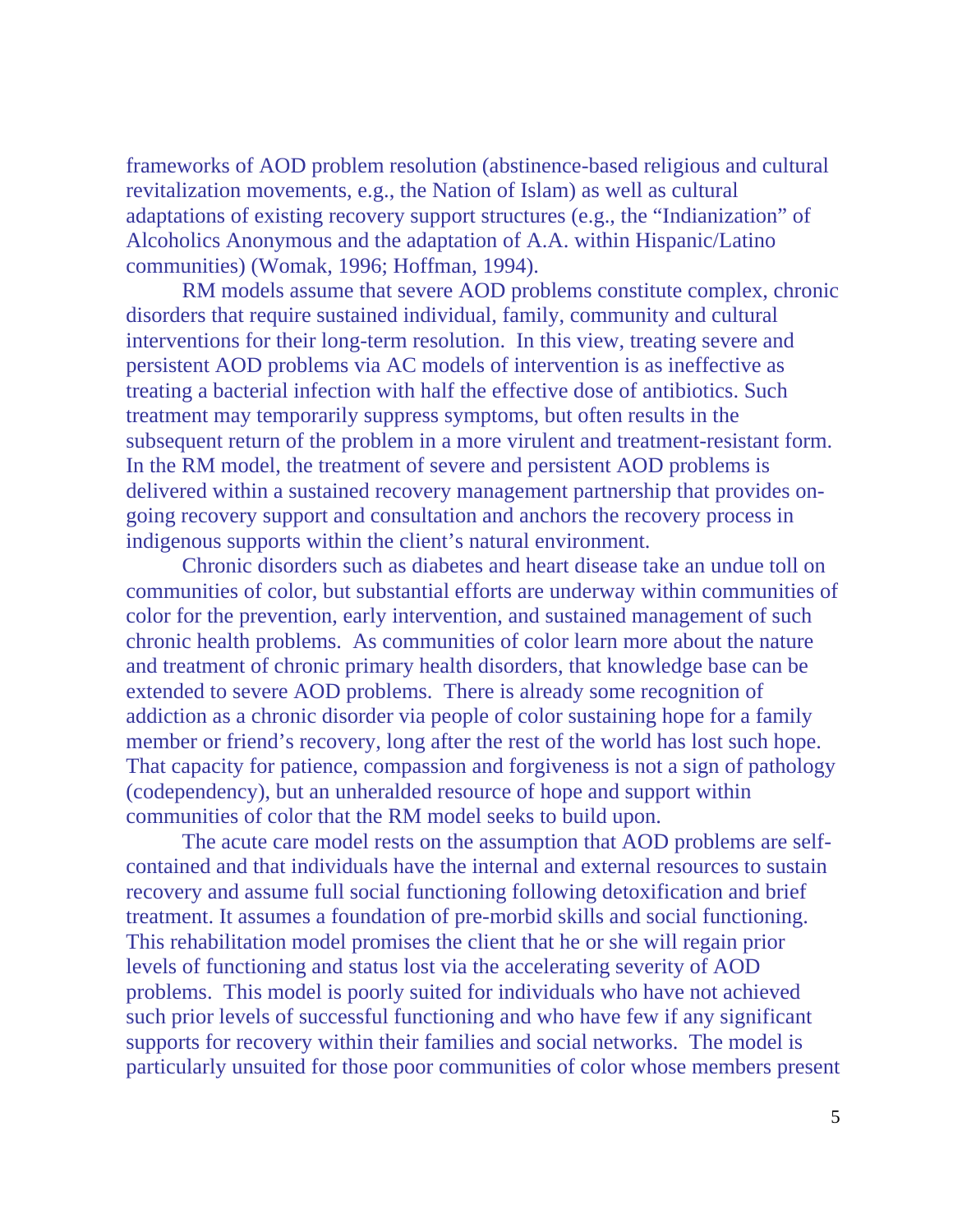with high AOD problem severity, numerous co-occurring problems, and low "recovery capital" (internal and external resources that help to initiate and maintain recovery) (Granfield and Cloud, 1999).

 In contrast, the RM model assumes that clients have widely varying degrees of problem severity and recovery capital and that the degree and duration of need for recovery support services requires differential allocation of services across these levels of functioning. Where levels of care within traditional treatment are dictated primarily by problem severity, RM models set service intensities and duration based on the unique interaction of problem severity and recovery capital. For those with little recovery capital, RM provides a framework for sustained habilitation.

#### **The RM Solution: Personal, Family and Community Renewal**

*Ultimately, it is the community that cures....To cure the wounded, one need only return them to their community or construct a new one.*  --Philip Rieff, 1987

*Community healing along with individual and family healing are necessary to thoroughly address historical unresolved grief and its present manifestations*. --Brave Heart and DeBruyn, 1998

The unit of service within the AC model is the individual with an AOD problem. Professional interventions are designed to lower the biological vulnerability and alter the beliefs and behaviors thought to sustain addiction. When the AC model fails to resolve AOD problems, the root of that failure is viewed as residing inside the individual. The professional response, in practice if not in theory, is to prescribe additional repetitions of the failed intervention. Of people admitted to publicly funded addiction treatment in the U.S., 64% already have one or more prior admission, including 22% with 3-4 prior admissions and19% with 5 or more prior admissions (OAS, 2005). An aggressive system of managed behavioral health care has lowered the intensity and duration of these treatment episodes, further lessening the viability of addiction treatment for persons within communities of color who present with the highest problem severity, complexity and chronicity.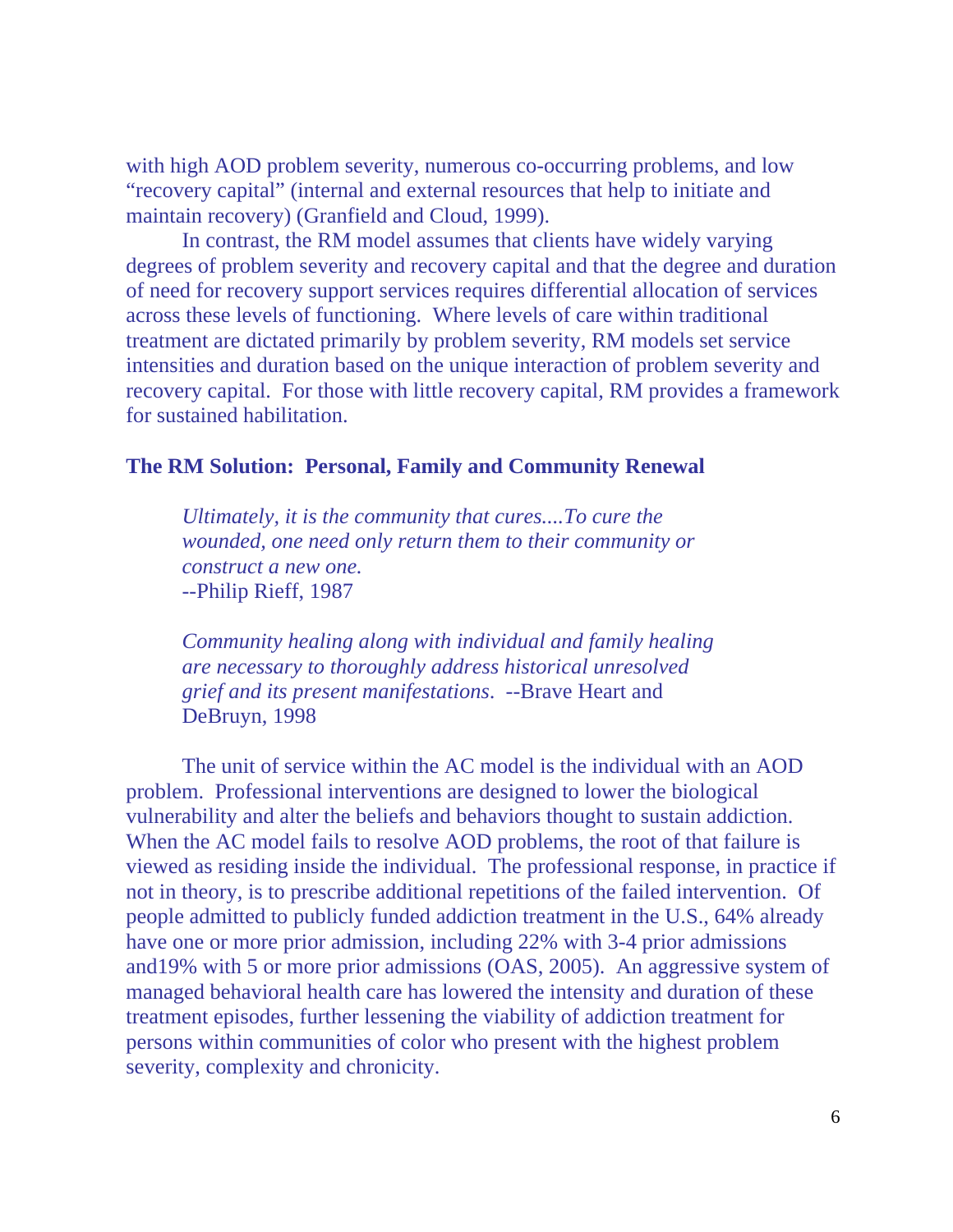Within the RM model, individuals with AOD problems are viewed as being nested within a complex web of family, social and cultural relationships. Each level of this social ecosystem can contribute to the development of, help resolve, or sabotage efforts to resolve these problems. As a result, it is the whole ecosystem rather than the individual that is the target of the RM intervention. RM moves beyond the clinical skills of assessment, diagnosis and treatment of individuals to encompass the skills of family reconstruction, community resources development, and nation-building (see the work of White Bison, Inc. for examples of the latter). RM in communities of color is premised on the belief that connection to community is an essential dimension of personal healing.

 In the AC model, the family is a stimulus for help-seeking, a source of emotional and financial support for treatment retention, and a target for brief education and referral to peer-support (e.g., Al-Anon). The assumption is that whatever wounds the family suffered through the addiction experience will naturally and quickly reverse themselves following the addicted family member's recovery initiation. In contrast, the RM model is based on the following six assumptions about the impact of addiction on the family and the family's role in the recovery process.

1) Addiction is but one wound families of color have suffered via the intergenerational transmission of historical trauma (e.g., the forced breakup of family units in slavery, the Indian boarding schools and their prolonged aftermath, traumatic separation via immigration) and that the family unit itself needs a sustained process of recovery from these wounds (Brave Heart and DeBruyn, 1998).

2) The addiction-related transformation of family roles, relationships, rules and rituals are deeply imbedded within family members, and habitual patterns of family interaction will not spontaneously remit with recovery initiation.

3) There are developmental stages of family recovery that entail personal healing, a realignment of family subsystems (adult intimate relationship, parent-child relationships, and sibling relationships), and the families relationship with the outside environment—tasks that consume the first 3-5 years of stable recovery (See Brown and Lewis, 2002).

4) Families who do not have sufficient supports to make these difficult transitions are at high risk for disintegration—in spite of their having remained intact through years of addiction (Brown and Lewis, 2002).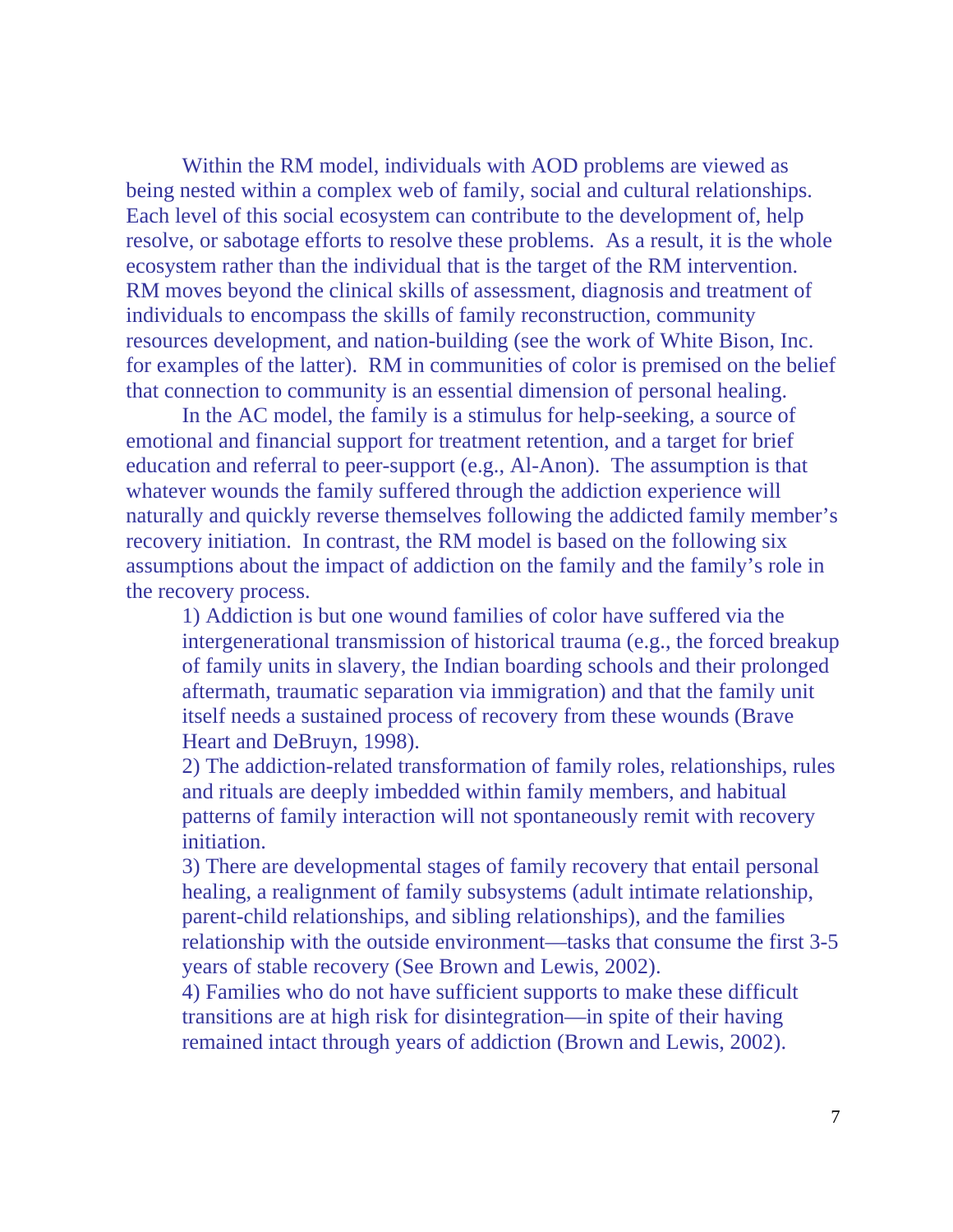5) Sustained recovery monitoring and support for family members is as crucial as it is for the individual recovering from severe AOD problems. 6) RM services for families need to be refined based on the unique family and kinship patterns that exist within particular ethnic communities.

 The importance of community in understanding AOD problems within communities of color is perhaps most evident within the rising Wellbriety movement in Indian Country. A central idea within this movement is the "Healing Forest" metaphor developed by Don Coyhis (1999). In Coyhis' work, the AC model of treatment is analogous to removing a sick tree from diseased soil, nursing it back to health in well-fertilized and well-watered soil and then returning it to the diseased soil from which it came. Coyhis suggests that we would need fewer tree hospitals if we treated the trees AND the soil in which the trees suffer or thrive. He calls for the creation of a "healing forest" to nurture sobriety and wellness. This broader vision of creating healthy communities that resist AOD problems and within which recovery can thrive is pervasive in communities of color but is markedly absent within the professional field of addiction treatment.

 In communities of color, the individual, the family and the community are inseparable. To wound one is to wound the other; to heal one is to heal all (Red Road to Wellbriety, 2002). When interviewed about how the Shuswap tribe in Alkali Lake, British Columbia successfully reduced its alcoholism rate from nearly 100% to less than 5%, Chief Andy Chelsea declared simply, "the community is the treatment center" (quoted in Abbot, 1998; See also Chelsea & Chelsea, 1985 & Taylor, 1987). The most effective and enduring solutions to AOD problems among people of color are ones that emerge from within the very heart of communities of color. The RM model seeks to tap this vein of resistance and resilience by recognizing and enhancing the recovery support capacities of families, kinship networks, indigenous institutions (e.g., mutual aid groups, churches, clans) and whole communities and tribes.

### **Proactive Engagement**

*My clients don't hit bottom; they live on the bottom. If we wait for them to hit bottom, they will die. The obstacle to their engagement in treatment is not an absence of pain; it is an absence of hope*. —Outreach Worker (Quoted in White, Woll, & Webber, 2003)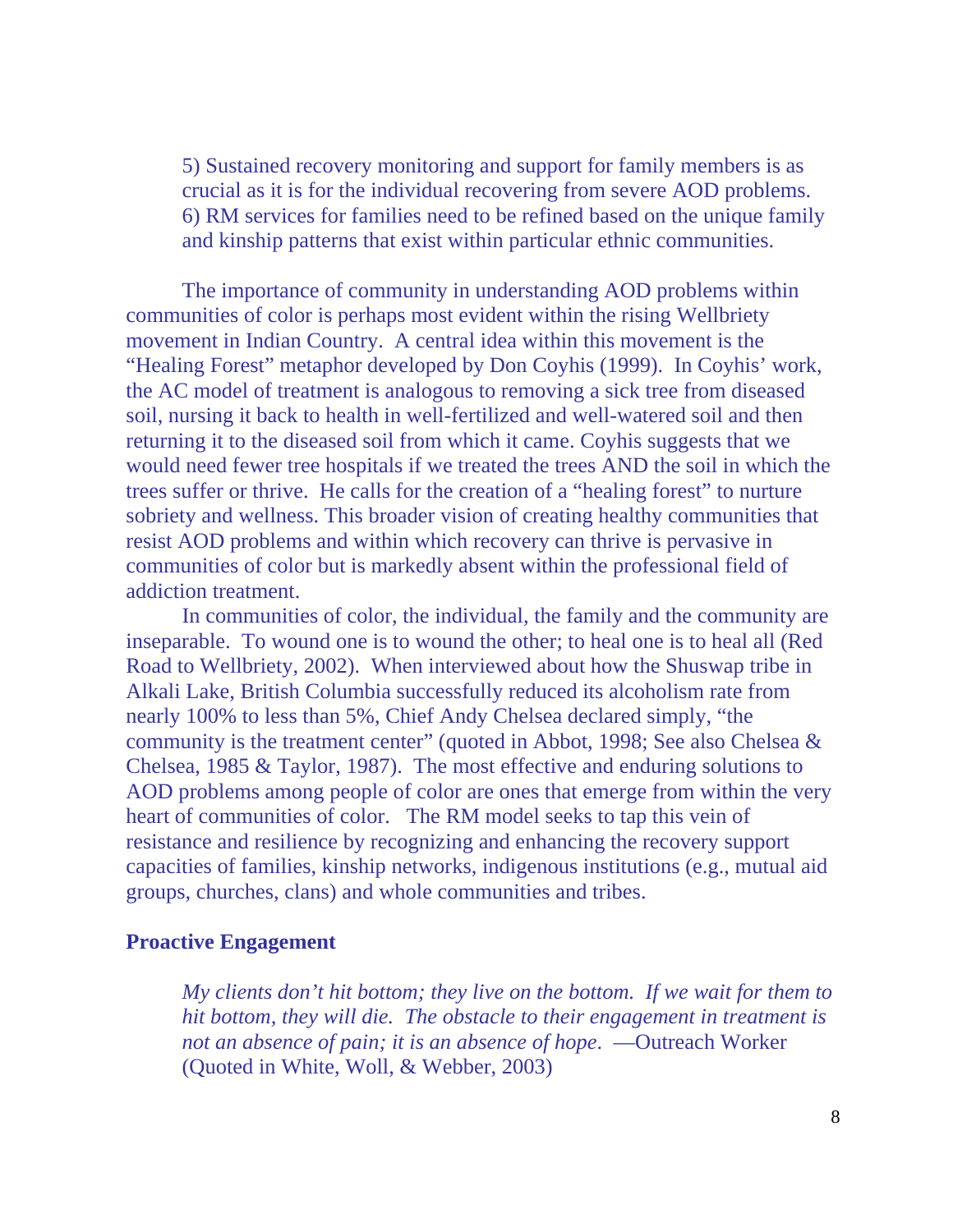The AC model of intervention is essentially crisis-oriented. It relies on internal pain or external coercion to bring individuals to treatment, and places the responsibility for motivation for change squarely and solely on the individual. It assumes that people move from addiction to recovery when the pain of the former state reaches a point of critical mass. The AC model is also characterized by a high threshold of engagement (extensive admission criteria and procedures), high rates of client disengagement (terminating services against staff advice) and high rates of client extrusion ("administrative discharge" for non-compliance) (White Scott, Dennis & Boyle, 2005).

 In contrast, the RM model is characterized by assertive models of community outreach, pre-treatment recovery support services, and a proactive approach to the resolution of personal and environmental obstacles to recovery. Motivation for recovery is not assumed to be static—a dichotomous (you have it or you don't) entity. It is assumed that such motivation waxes and wanes and that active recovery coaching can help the client transcend periods of heightened ambivalence, diminished confidence and recovery-induced anxiety. One of the earliest examples of such proactive outreach was the work of the East Harlem Protestant Parish among New York City's Puerto Rican heroin addicts in the 1950s. This faith-based program recruited addicts from the streets and enmeshed them within pro-recovery social clubs and a larger religious community (White, 1998).

The proactive engagement of the RM model is particularly suited for individuals whose personal/cultural experiences have engendered an exceptionally high physical and emotional tolerance for pain and for those who have never known anyone in recovery. Proactive engagement is also important for people of color who:

- lack the knowledge, skills and financial resources required to navigate complex health and human service systems;
- fear bringing shame to their families (losing "face") by breaking prohibitions on disclosing personal problems outside the family or kinship network--shame dramatically enhanced for women,
- have had negative experiences within or distrust formal service systems,
- bring special obstacles to accessing services (e.g., language barriers, illegal status), and
- who possess beliefs about illness and health that conflict with the explanatory metaphors of mainstream service systems.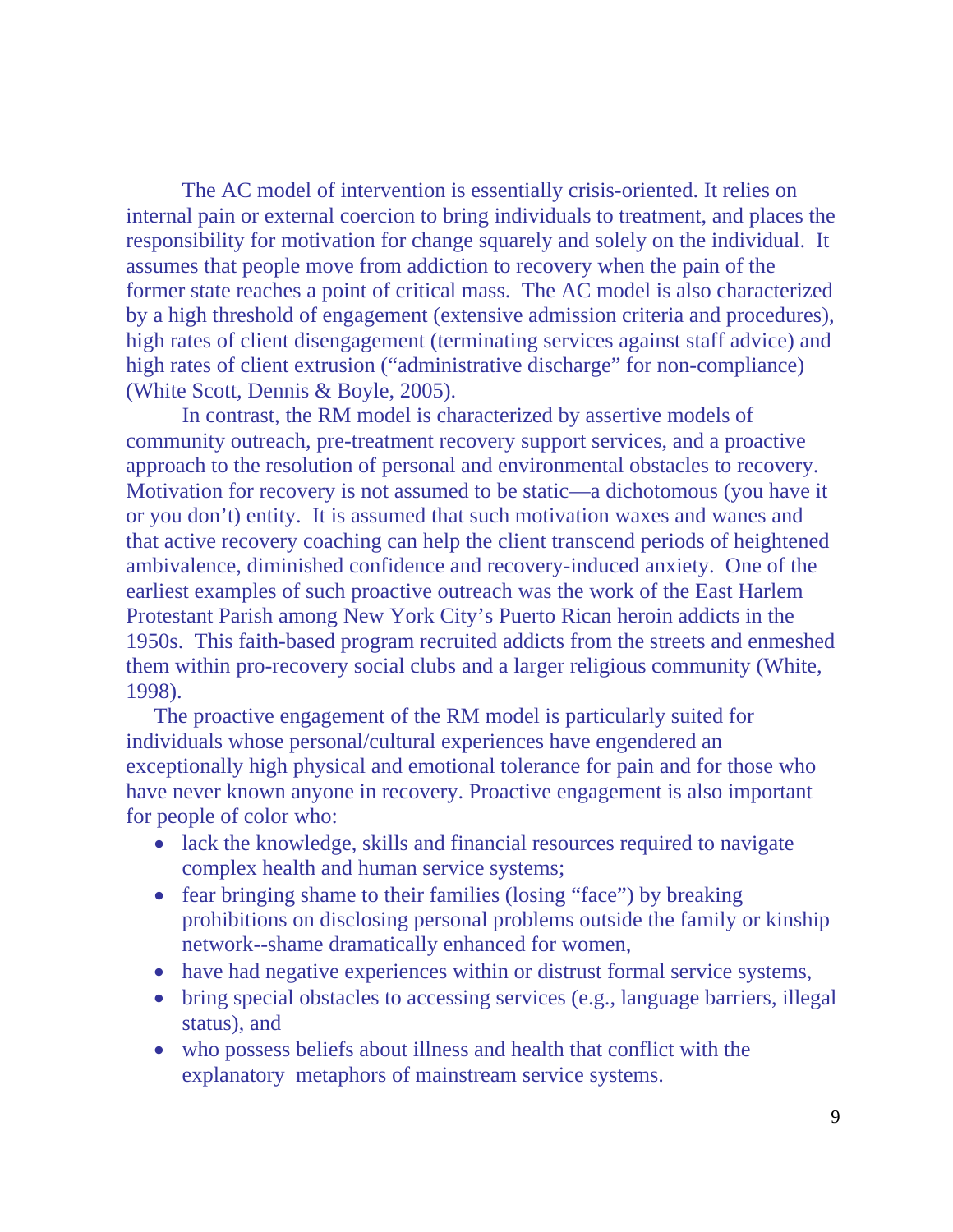The RM model of engagement is particularly well suited for people of color whose resistance to treatment flows from the inertia of hopelessness. RM models place great emphasis on working within the pre-action stages of change and the long-term maintenance stages of change (Prochaska, DiClemente, & Norcross, 1992).

Of all the obstacles that proactive engagement is designed to address, perhaps the most difficult in both AC and RM models is the issue of language. Key informants from many ethnic communities emphasized the need for more bilingual professionals and service volunteers. This language barrier will need to be overcome if RM models are to fulfill their potential within ethnic communities. The outreach and assertive continuing care functions, in particular, will require a high level of cultural and linguistic fluency. The RM emphasis on building service capacity within communities offers some hope for expanding such competence.

While this assertive model of engaging and supporting individuals through the stages of recovery is well-suited to the obstacles and complex needs presented by many people of color, great care will need to be taken with this aspect of the RM model. The values of benevolence, generosity and service co-exist with the value of noninterference in the affairs of others within communities of color. The implementation of RM models in communities of color will require considerable care to avoid violating this latter value. The key will be to use RM's assertive approach to engagement and post-treatment monitoring and support, but to do so only with the continuing consent of the community, family and individual client.

Another dimension of the RM model (emerging from its view of multiple pathways of recovery) is its respect for the power and legitimacy of transformative change (change that is unplanned, positive and permanent) as a medium of recovery initiation (Miller and C'de Baca, 2001). Non-ordinary experiences (e.g., dreams, visions, climactic conversions) have long marked a pathway of addiction recovery for people of color, particularly among those who have led religious and cultural revitalization movements (e.g., Handsome Lake, Malcolm X). In contrast to the conversion style of induction, recovery may also be marked by a reaffirmation and deepening of existing religious/spiritual beliefs and practices, as Morjaria and Orford (2002) found in their study of South Asian American men (see also Manik, et al, 1997).

Where traditional AC models of treatment tend to discount the power and durability of religious experiences and the role of religious institutions as viable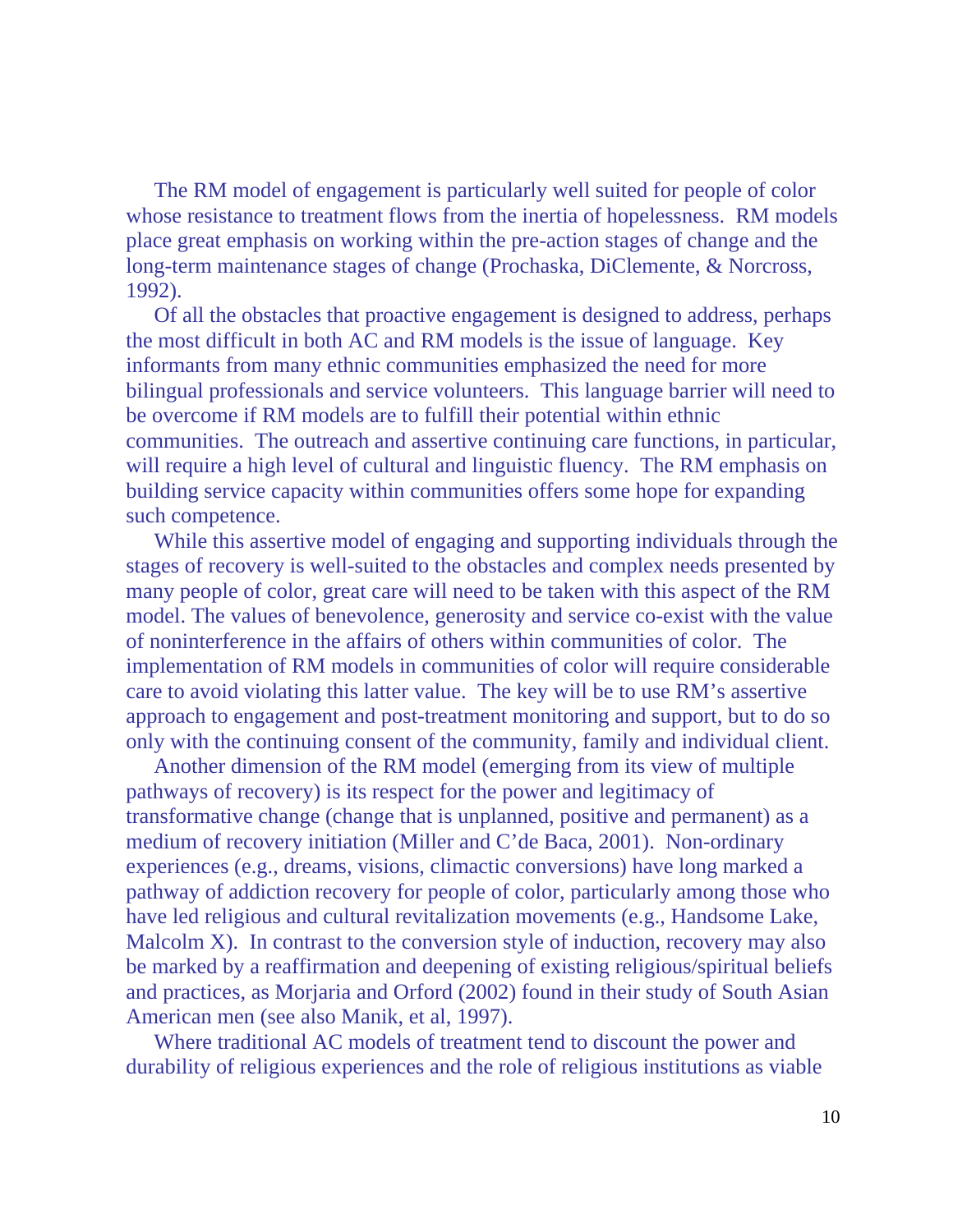sobriety-based support structures, the RM model celebrates the legitimacy of these experiences and support institutions. Sustained sobriety can be a byproduct of religious and cultural affiliation and heightened ethnic identity, whether this occurs within the Nation of Islam, the Indian Shaker Church or a Buddhist or Hindu Temple. Such recoveries involve not just a redefinition of personal identity, but a redefinition of oneself as an *Indian, African American, Latino* or *Asian* person. For example, Spicer's studies of recovery in Native American communities found that recovery initiation was associated with heightened Indian identity and the incompatibility between drinking and emerging beliefs about how Indian people should conduct their lives (Spicer, 2001). This recognition of the power of culturally mediated transformative change provides a foundation of respect upon which RM-based organizations can collaborate with religious and cultural revitalization movements within communities of color.

# **Indigenous Healers/Institutions and the Recovery Management Team**

*Many individuals maintain sobriety only after they resume or begin regular involvement in traditional spiritual practices*. --Brave Heart and DeBruyn, 1998

*The persistence and revival of indigenous Amerindian healing is due not to a lack of modern treatment services, but to a need for culture-congenial and holistic therapeutic approaches*. –Jilek, 1978

 AC treatment interventions are delivered by an interdisciplinary team of physicians, nurses, psychologists, social workers, and addiction counselors. The RM model, recognizing other dimensions of AOD problems (e.g., economic, political, cultural, spiritual, religious), broadens the recovery management team to include indigenous community institutions and healers. People of color utilize cultural healing therapies as alternatives or adjuncts to mainstream medicine and psychiatry, with the majority not reporting use of these alternative therapies to their mainstream service providers (Keegan, 1996).

 Studies of the course of alcohol problems among American Indians have found remission/recovery rates as high as 60%, with few such recoveries attributable to formal alcoholism treatment (Spicer, 2001). American Indians have a long history of abstinence-based religious and cultural revitalization movements, indigenous healers as mediums of alcoholism recovery, and the use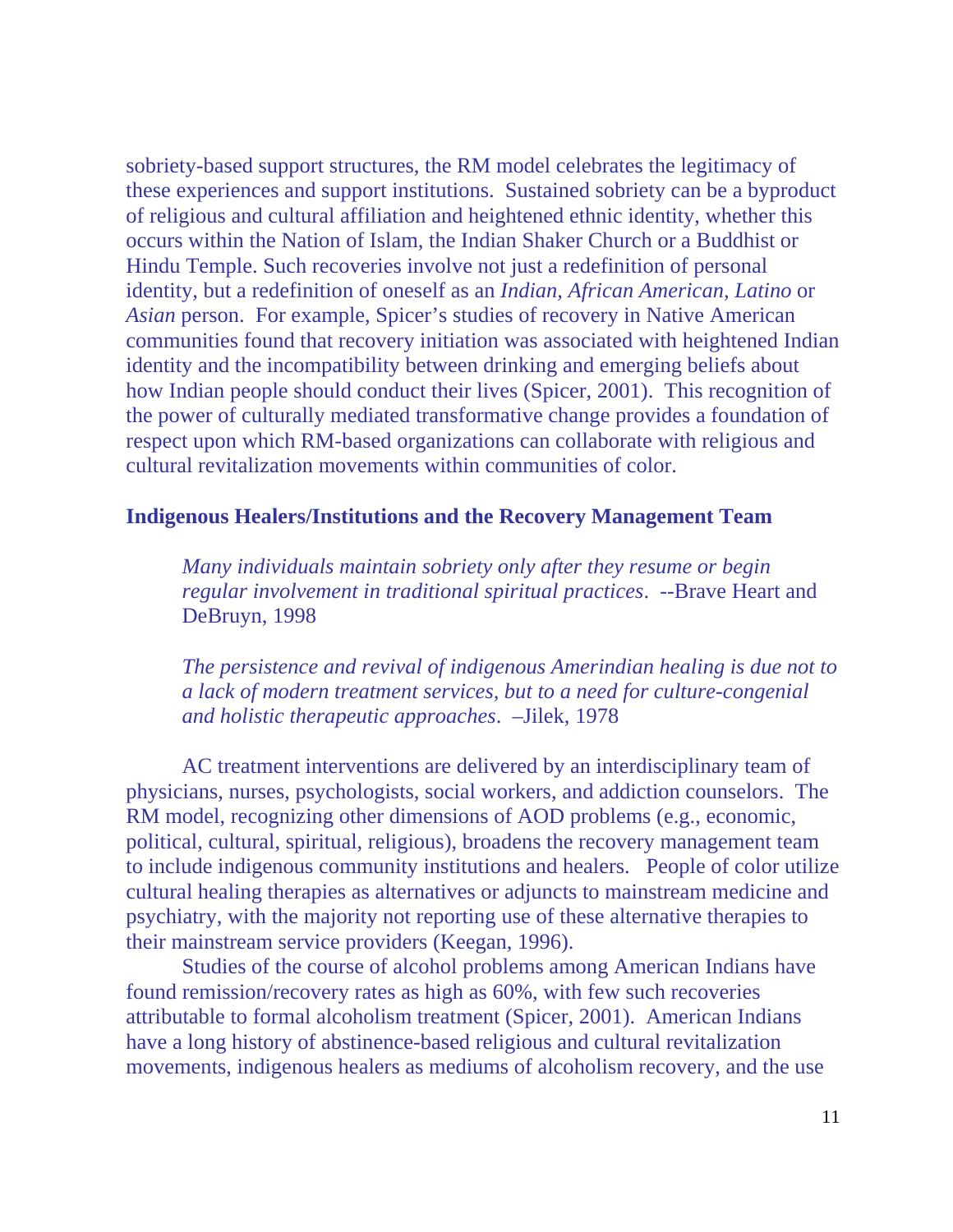of Native medicines and ceremonies as adjunctive supports for recovery (White, 2000b; Coyhis & White, 2006). Growing awareness of this history has spurred calls for culture-congenial therapeutic approaches via an integration of Western treatment methods and traditional Native American healing practices (Jilek, 1974; Weibel-Orlando, 1987; Westermeyer, 1996). There is similar evidence for indigenous recovery frameworks in the Hispanic/Latino (Thomas, 1967; Singer and Borrero, 1984; Núñez Molina, 2001), Asian (Das, 1987; Yamashiro, & Matsuoka, 1997) and African-American communities (Leong, Wagner, & Tata, 1995). These indigenous recovery frameworks place great emphasis on the healing power of *regalos*—cultural values and ceremonies. The RM model is open to the inclusion of such institutions and their representatives within the recovery management team. In the RM model, the medicine man/woman, cacique (Indian healer), curandero (Mexican folk healer), Espiritista (Puerto Rican spirit healer), minister, priest, shaman, monk, and herbalist may each play a role within the RM team.

A recent evaluation of gender-specific addiction treatment programs in Illinois found that a significant number of recovering and recovered African American women are using the Black Church as their primary sobriety-based support structure, but most do so only months after initiating recovery and addressing issues of shame related to their addiction (White, Woll & Webber, 2003). Similar documentation exists on the use of religious frameworks of addiction recovery in other communities of color (Núñez Molina, 2001; Coyhis & White, 2006). This raises an interesting point about the differences between how individuals initiate recovery versus how they sustain that recovery over time. More specifically, it suggests that some clients of color may use one institution to initiate recovery (e.g., professionally-directed treatment, Alcoholics Anonymous or Narcotics Anonymous), but use culturally indigenous institutions to sustain recovery (e.g., the Black Church). Failure to sustain recovery could thus be viewed not as a need for more recovery initiation services (the AC treatment model), but a need to find a cultural pathway of long-term recovery maintenance (the RM model).

The RM model assembles professional and indigenous service teams to meet the unique recovery support needs of each client and family. The rationales for the use of such non-traditional teams are to expand the recovery support services available to individual clients and to decrease the number of people needing professional services by expanding natural recovery supports within the larger community. The inclusion of indigenous healers and recovery support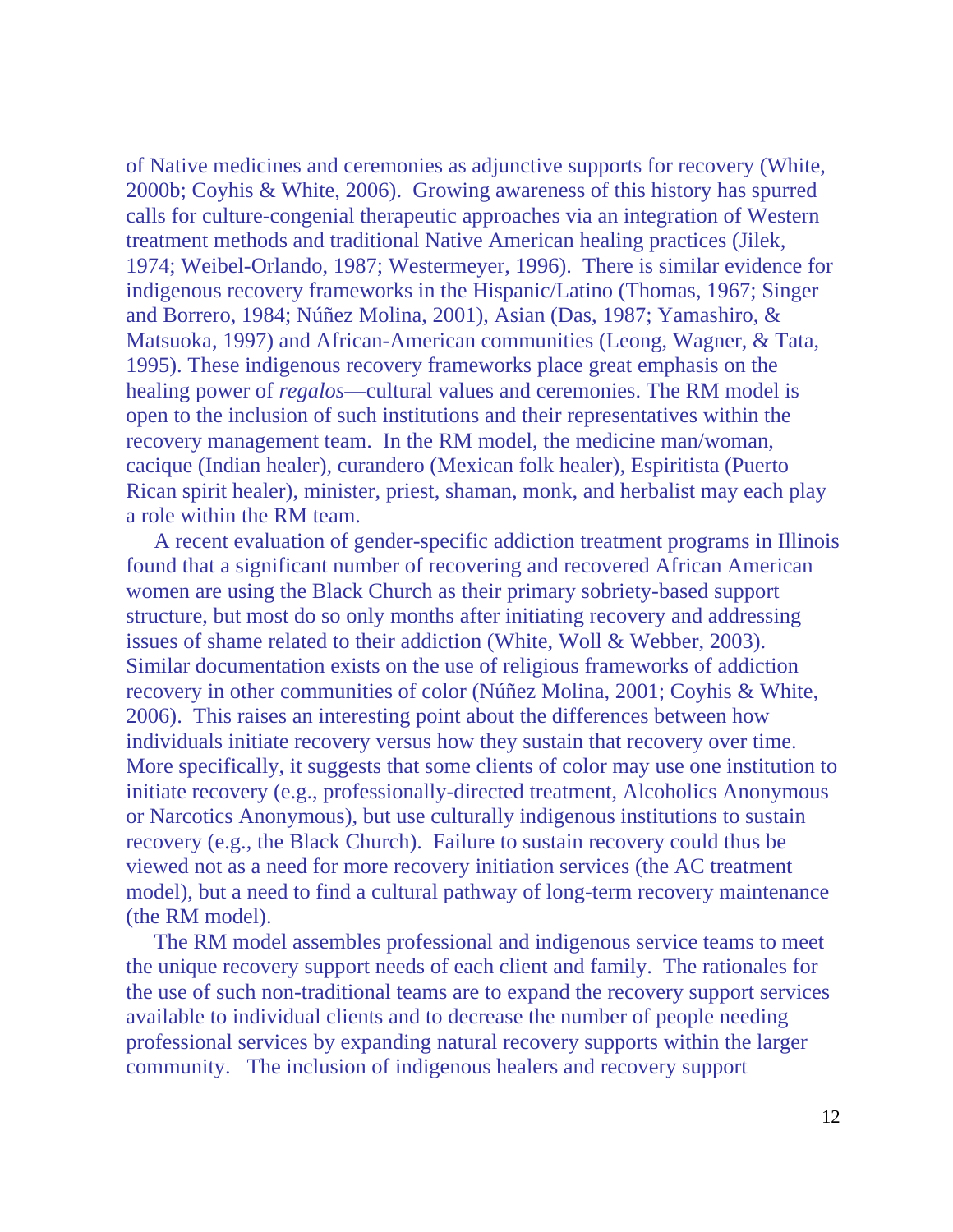institutions rests on a simple assumption: the natural community is an oasis of human and spiritual resources that can be tapped to resolve personal and family problems (McKnight, 1995). In the RM model, the centerpiece of recovery is not the treatment institution, but the client and his or her relationship to this larger community.

The inclusion of non-traditional roles within the RM service team raises the question of credibility and credentialing of service providers within communities of color. Credibility bestowed from the dominant culture has value within communities of color only when the individual with such credentials is further vetted inside the community. This is typified by the concepts of *respeto*, *personalismo*, and *dignidad*, and *confianza* within Hispanic/Latino communities- -concepts that dictate respect based on personhood rather than financial or occupational status (Soriana, 1995). Credibility in communities of color is more likely to be bestowed upon those with nonjudgmental attitudes, knowledge of the culture and demonstrated resourcefulness and effectiveness (Sue & Sue, 1999).

Credibility as a healer inside communities of color requires two things: *experiential knowledge* and *experiential expertise* (Borkman, 1976). Experiential knowledge requires wisdom gained about a problem from close up—first-hand versus second-hand knowledge. Experiential knowledge comes from having experienced, lived with, or done battle with addiction and from having participated in one's own or other's recovery. This does not explicitly require that all volunteer or paid support staff be recovered or recovering, but it does require that they have learned about addiction and recovery from close proximity. Experiential expertise requires the ability to use this knowledge to affect change in self or others. This latter credential—granted through the community "wire" or "grapevine" (community story-telling) bestows credibility that no university can grant. It is bestowed only on those who offer sustained living proof of their expertise as a recovery guide within the life of the community. Such persons may be professionally trained, but their authority comes not from their preparation but from their character, relationships and performance within the community. RM models capitalize on such experiential expertise by recruiting indigenous healers as legitimate members of recovery management teams, e.g., outreach workers, recovery coaches, and culturally-grounded therapists/nurses/physicians.

 RM also turns those seeking help into sources of support for others via their involvement in mutual support groups, peer-based service models and recovery advocacy organizations. Within communities of color, there is a long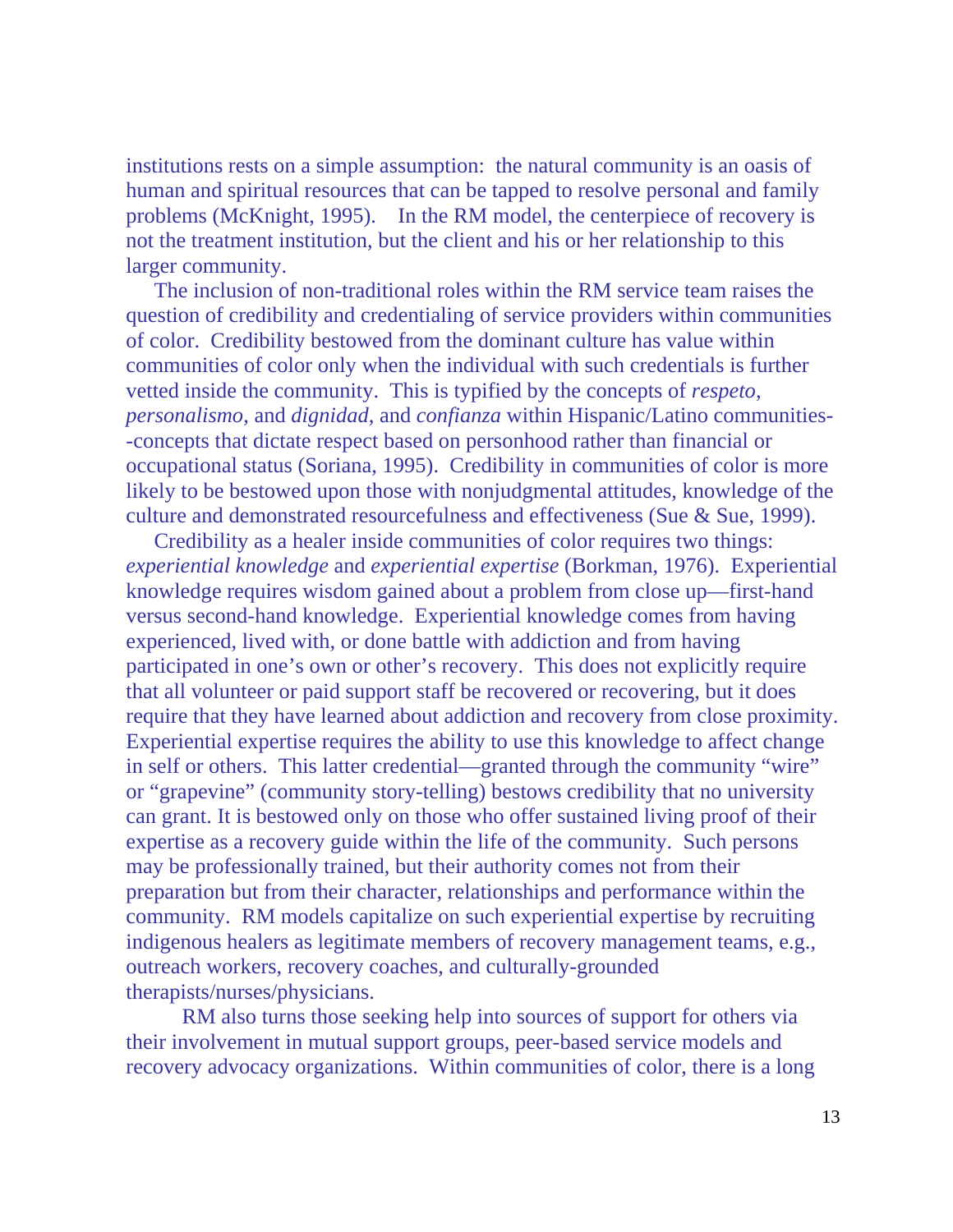history of the concept of "wounded healer" (the idea that surviving a lifethreatening illness or experience bestows knowledge and an obligation to help others facing this illness or experience), and a tradition of helpers credentialed by "calling" (White, 2000b). By transforming the process of recovery from an interaction between a professional and a patient to reciprocal support among members of a community of recovering and recovered people, RM taps this wounded healer tradition and utilizes what has been christened the "helpertherapy principle" (the therapeutic effects of helping others)(Reissman, 1990, 1965). Converting service recipients into service dispensers exponentially expands indigenous recovery resources within communities of color. Reaching out to the suffering alcoholic/addict has been espoused by leaders of American recovery communities, from the Washingtonian mantra, "You've been saved, now save another" (White, 1998) to what Malcolm X referred to as "fishing for the dead" (Myers, 1993, p. 82). With its emphasis on transforming people who have been part of the problem into part of the solution, RM creates a cadre of people whose living example and recovery advocacy activities can help neutralize the particularly intense stigma that has long been attached to addiction in communities of color.

### **People of Color and the Criminal Justice and Child Welfare Systems**

People of color, particularly African Americans, are over-represented within America's criminal justice and child welfare systems. Constituting only 12.1% of the U.S. population (U.S. Census Bureau, 2000) and 15% of illicit drug consumers (SAMHSA, 1998), African Americans constitute 56.7% of those currently in state prison on drug offenses (Harrison & Beck, 2003). Studies have also shown that race plays an important role in involvement in child protection services. Although rates of drug use during pregnancy are nearly identical for African American and White women, African American women are ten times more likely to be reported to child protection authorities for prenatal drug exposure (Neuspiel, 1996; Chasnoff, Landress, & Barret, 1990). Any intervention into alcohol and other drug problems in communities of color must recognize the dominant role of the criminal justice and child welfare systems as treatment referral sources.

The AC model of intervention is strongly linked to these systems and that is itself a problem. People of color with high problem severity and complexity continue to be routinely placed in brief interventions that have little chance of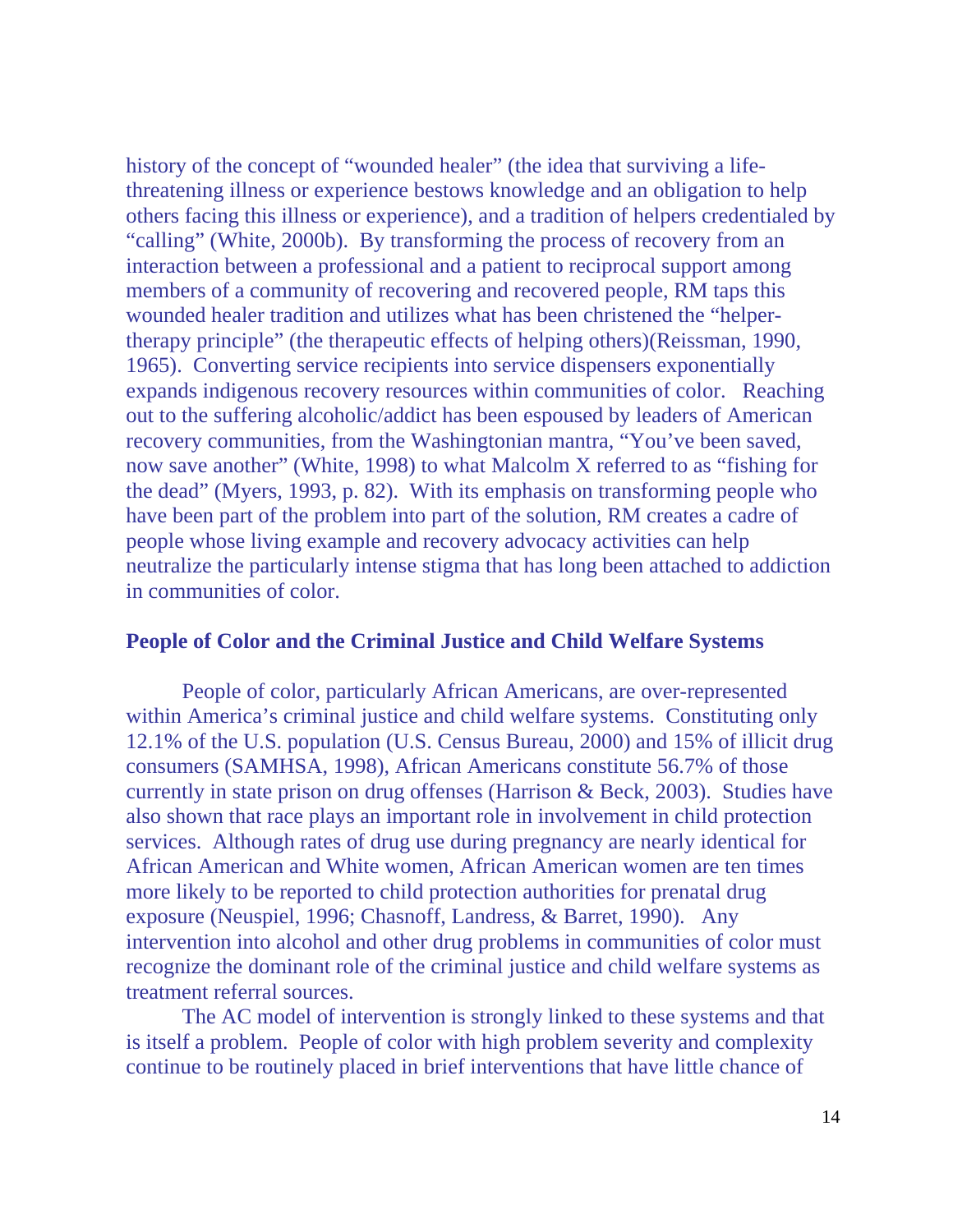success and then are punished (via incarceration or loss of custody of children) on the grounds that "they had their chance" when those likely outcomes occur. The financially motivated collaboration of the treatment system in this process is altering the perception of treatment institutions from institutions of service and care to institutions of coercion and control. Masked behind euphemisms such as "treatment works" is the story of how addiction treatment programs have become an extension of the criminal justice and child protection systems within communities of color. We would argue that it is not enough to deflect people of color into treatment as an alternative to incarceration or family disintegration. The treatment received must be designed in such a way as to offer a realistic chance of success. Punishing people with high problem severity for failing to achieve sustained abstinence following treatment within an AC model is part of a long history of "blaming the victim" within communities of color.

It remains to be seen whether RM models will offer a more viable option for people of color involved in the criminal justice and child welfare systems, but RM models do have several characteristics that make success more likely. First, the longer duration of service contact in the RM model is more realistic and constitutes more of a real "chance" than treatment based on the AC model. The RM emphasis on engagement and sustained monitoring and support is very congruent with such criminal justice initiatives as intensive probation, drug courts and sentencing circles. It is also congruent with the gender-specific addiction treatment models emerging within the child welfare system (White, Woll, and Webber, 2003). More effective systems of intervention and support could decrease the number of people entering, and widen the doorways of exit from, the criminal justice and child protection systems.

### **Expanded Menu of Services and Catalytic Metaphors**

*Metaphors are culturally-grounded figures of speech that in their subtlety, complexity and power strike deep emotional cords that ignite processes of personal transformation.* --White & Chaney, 1993

*…transformations of the self and its relationship to core symbols in a particular cultural system of meaning appear to lie at the heart of how people are restored to wholeness following their problematic involvements with alcohol.* --Spicer, 2001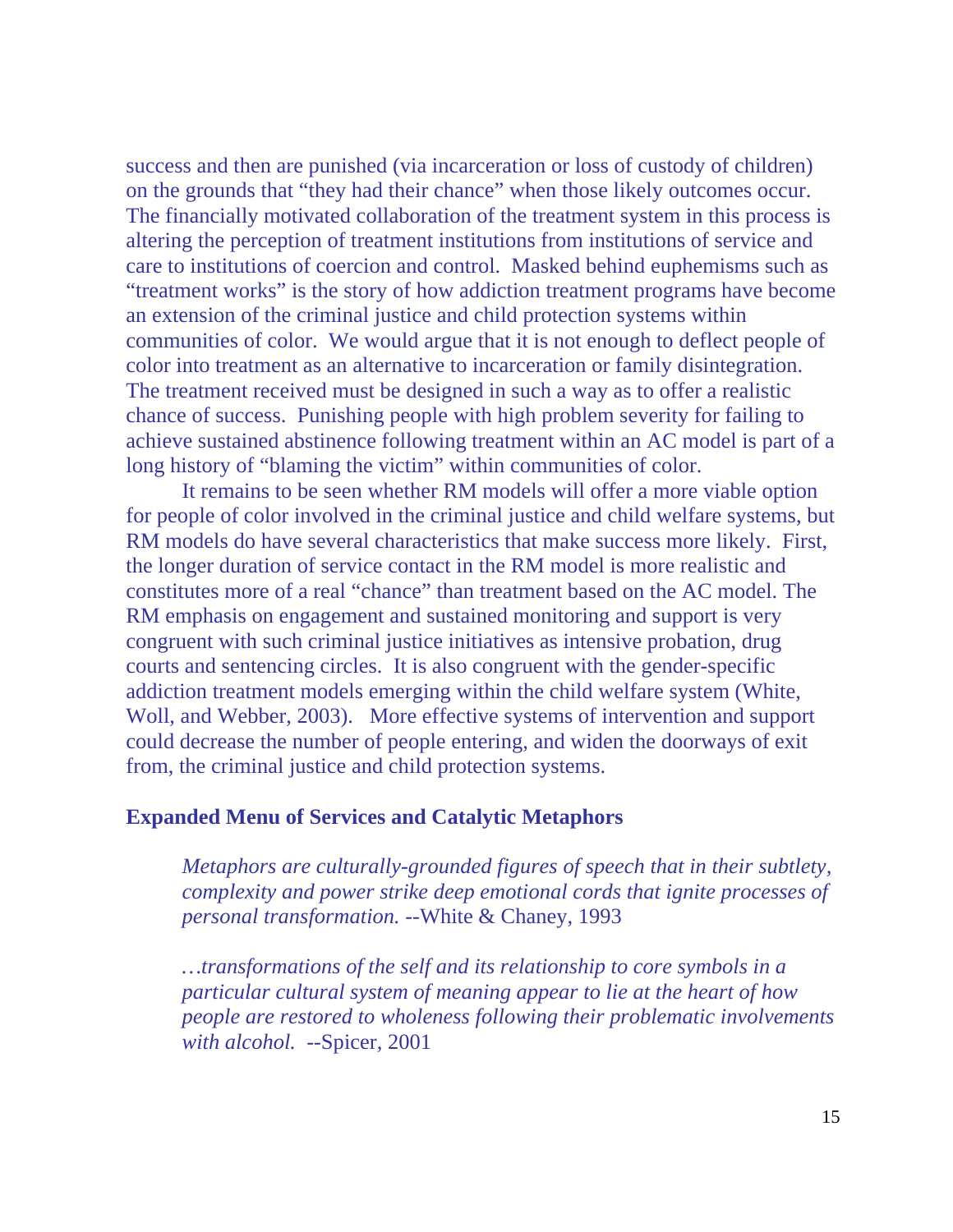The AC model of addiction treatment is based on the development of "programs" (a prescribed combination and sequence of therapeutic activities) that clients experience with minimal variation. Program activities and protocol focus on detoxification, problem stabilization and recovery initiation. RM models, by placing equal or greater emphasis on pre-treatment engagement and posttreatment recovery maintenance, expand the service menu considerably. The RM service menu is based on three premises:

- 1) People with AOD problems represent multiple clinical subpopulations with diverse needs: the effectiveness of treatment and support services varies considerably across clinical subpopulations and individuals within these subgroups.
- 2) There are developmental stages of long-term recovery: the same individual may need different treatment and support services at different stages of his or her addiction and recovery careers.
- 3) There are qualitative differences between AOD problems and the processes used in their resolution within communities of color.

 RM replaces the treatment "program" with a large menu of service and support activities that are uniquely combined and supplemented to meet the stage-dependent needs of people in recovery. In this model, the service menu is constructed using frameworks of healing drawn first from the client's own cultural background, e.g., the use of specialized therapies such as the Japanese psychotherapeutic approach known as *Naikan* where the patient is sequestered for self-reflection on his or her character and relationships under the guidance of periodic visits from the therapist (*sinsei*) (Das, 1987). RM seeks to initiate and sustain recovery within the framework of cultural values using methods that markedly differ from client to client (Flores, 1985-86). The shift toward a multicultural menu of values and service activities requires a high degree of individualization and knowledge of the personal, intracultural and transcultural processes of long-term recovery.

 RM proponents are also interested in the kinds of words, ideas, metaphors, and rituals that initiate and strengthen recovery, mark the shift from one stage of recovery to the next, and sustain recovery over a prolonged period of time. This interest is congruent with the belief in the power of words (speeches, sermons and stories) and healing ceremonies within communities of color. The following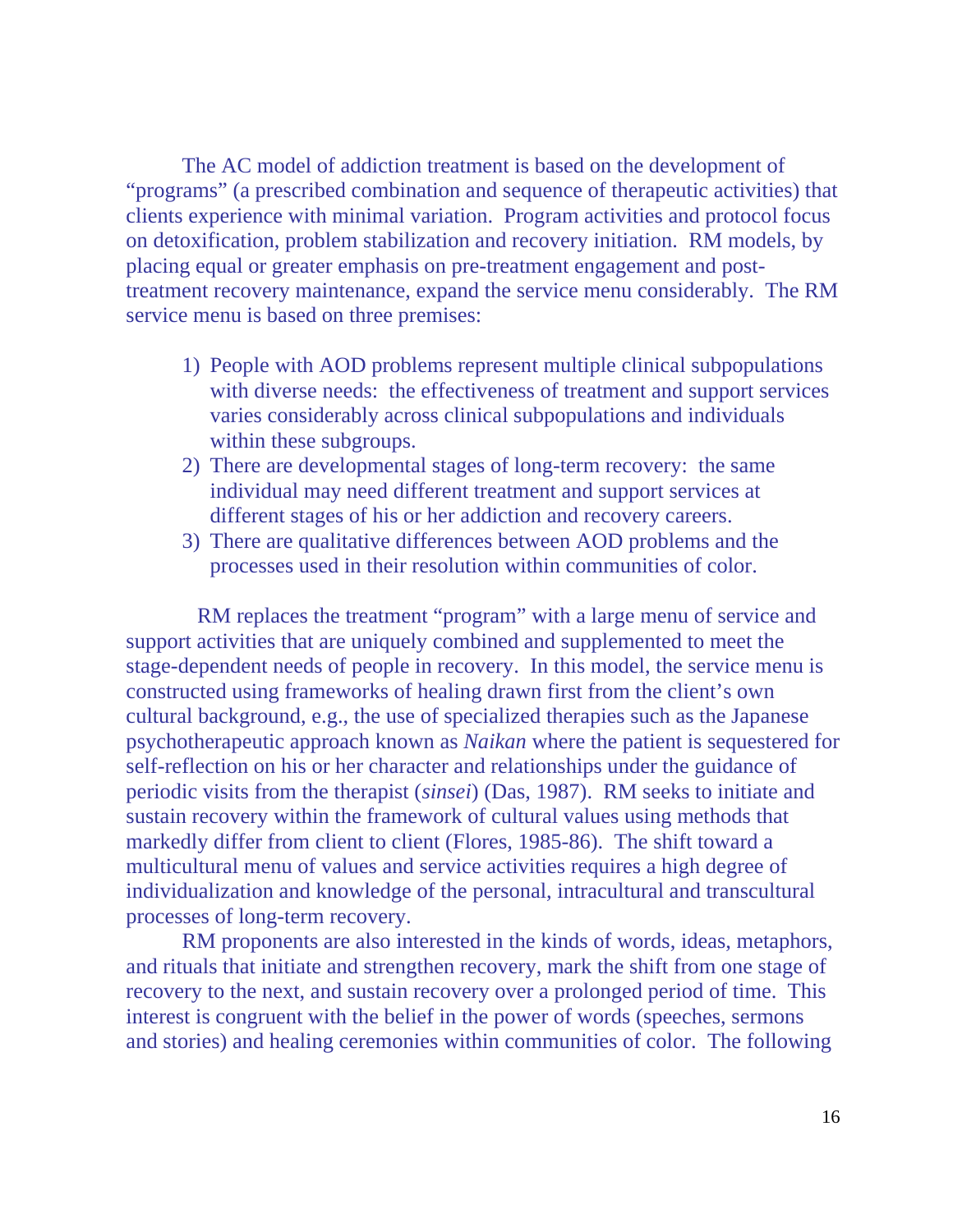assumptions describe the potential role of words, ideas, metaphors and rituals in the addiction recovery process.

- 1) Words, ideas, metaphors and rituals can exert an enslaving or liberating effect on one's relationships with alcohol and other drugs (White and Chaney, 1993; White, 1996).
- 2) Words, ideas, metaphors and rituals that serve as a catalyst for change in one person or cultural group may have no such power with other persons or cultural groups. There are specific ethnic/cultural worldviews and the elements of these worldviews constitute the raw materials from which pathways of resilience to and recovery for AOD problems must be constructed (Taylor, 1992).
- 3) Catalytic metaphors<sup>[2](#page-16-0)</sup> evolve and recycle within cultures over time. Their use as agents of transformation rests on their contemporary power; they must resonate within the present cultural and personal experience of the individual seeking recovery.
- 4) The growing phenomenon of biculturalism suggests that individuals may be able to combine or sequence metaphors from two or more cultures to initiate recovery or shift from one stage of recovery to the next.
- 5) Addiction treatment programs serving heterogeneous populations must provide a diverse menu of organizing words, ideas, metaphors and rituals to widen the doorways of entry into recovery and support culturally-mediated stages of long-term recovery (White, 1996).

The following observations reflect the ways in which words, ideas, metaphors and rituals have been used by historically disempowered peoples to initiate and sustain recovery from addiction.

1) During the peak period of contact and colonization, people of color are prohibited from drinking or provided only controlled opportunities for drinking (e.g., Slave Code prohibitions on drinking, Federal prohibition of the sale of alcohol to American Indians) and are targeted via drug prohibition laws (e.g., anti-opium ordinances aimed at Chinese immigrants, anti-cocaine laws aimed at African Americans, anti-peyote

 $\overline{a}$ 

<span id="page-16-0"></span> $2^2$  Catalytic metaphors are concepts that spark breakthroughs in perception of self and the world at such a profound level that they incite change in beliefs, behavior, identity and relationships.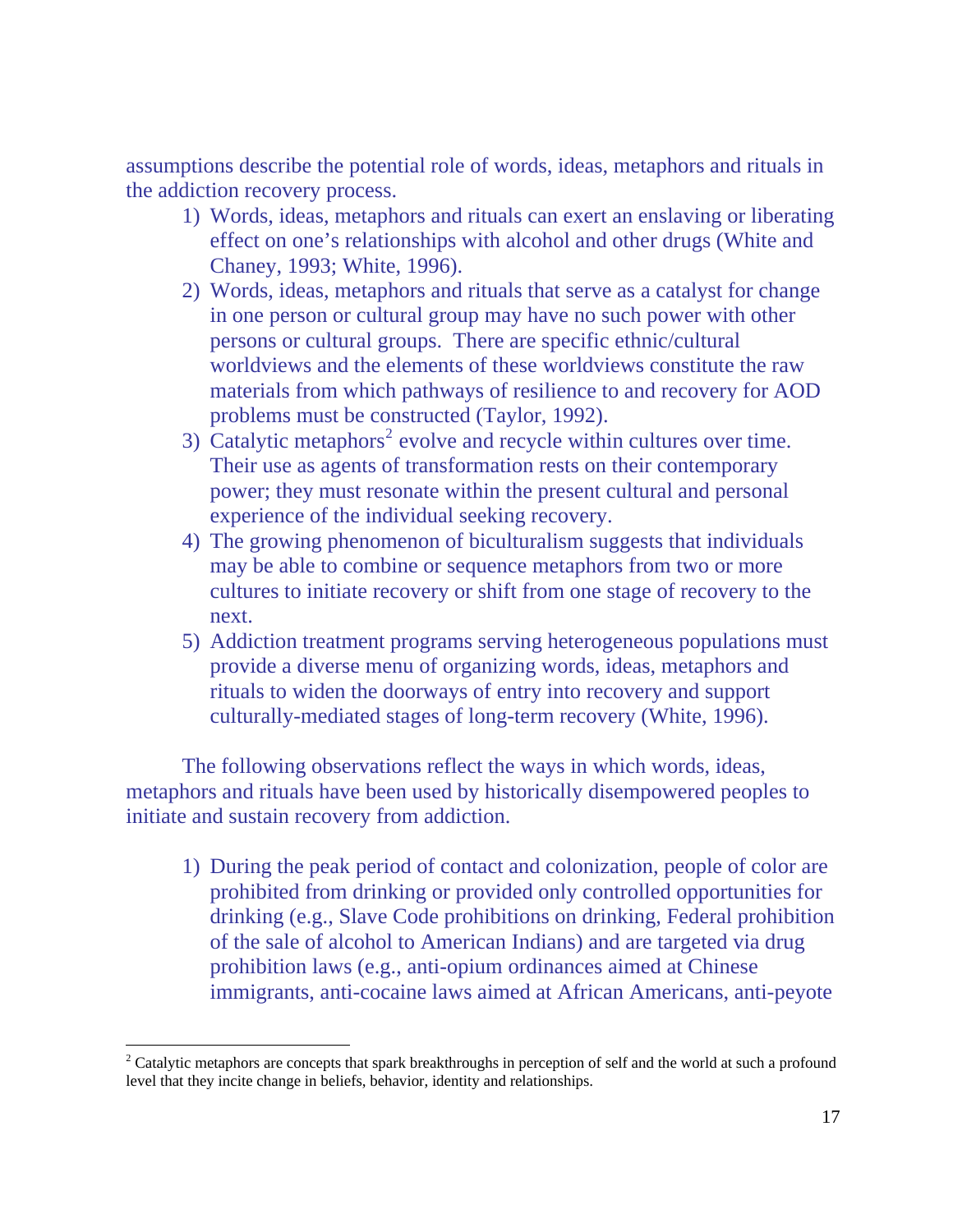laws aimed at American Indians, and anti-marihuana laws aimed at Mexican immigrants) (Musto, 1973; Helmer, 1975; Morgan, 1983).

- 2) Patterns of psychoactive drug use and their effects upon people of color are exaggerated or fabricated as part of a racial mythology that justifies colonization and cultural domination (e.g., Native American "firewater myths") (Coyhis & White, 2006; Morgan, 1983)
- 3) People of color, in their early struggles for liberation, use the consumption of alcohol and other drugs to cope with feelings of hopeless and to deal with historical trauma.
- 4) Political and religious leaders within communities of color subsequently link AOD use to historical oppression, portray alcohol and other drugs as weapons of continued colonization and domination of their communities (Tabor, 1970; Herd, 1985), and portray sobriety as an act of resistance and liberation (Douglas, 1855; Cheagle, 1969).
- 5) Recovery mutual aid movements arising out of historically disempowered people emphasize metaphors of resistance, emancipation, and power, e.g., "I have a problem that once had me" (Kirkpatrick, 1986), "I will take control of my life" (Williams & Laird, 1992).
- 6) Heightened consciousness of racial history and identity can be a pathway of entry into recovery, or it can be part of a process of discovery in the later stages of recovery (Green, 1995).

The RM model embraces and works within these alternative frameworks of recovery. The viability of a particular metaphor for understanding AOD problems and how they can be resolved varies widely between cultures and varies degree of acculturation. The question is not: Which explanatory metaphor is true? The question is: Which organizing metaphor, by explaining things that are otherwise inexplicable, serves as a catalyst for personal, family and community healing. There are many people of color who have found recovery through mainstream treatment and recovery support organizations (e.g., AA/NA), but there are also many people of color who have recovered from addictions who do not portray themselves as having suffered from the *disease* of *alcoholism/addiction* nor portray themselves today as *alcoholics* or *addicts* in *recovery*. They have found alternative rationales for sobriety and different metaphors to explain who they once were and who they are today (Spicer, 2001).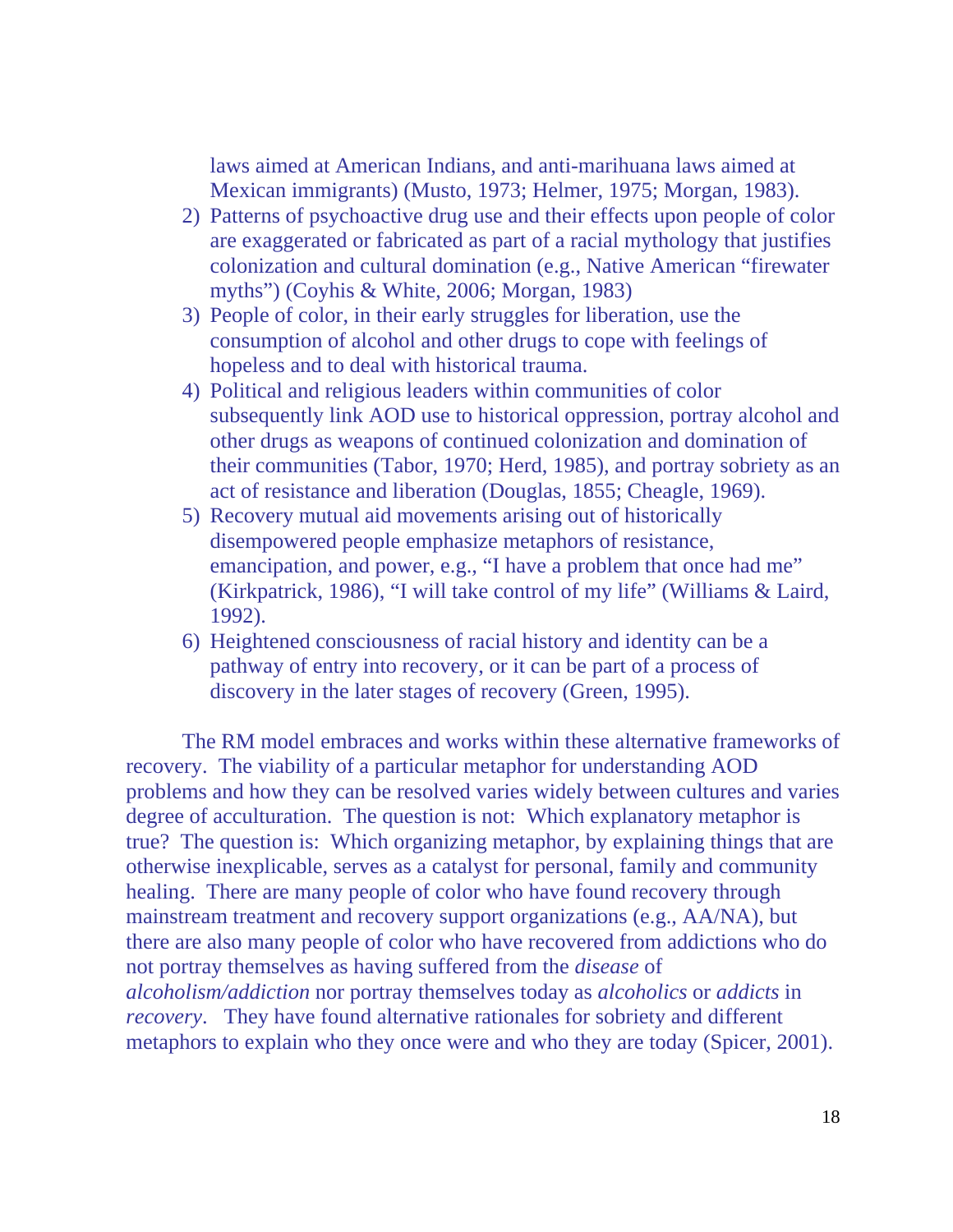The goal of RM is not to impose an organizing metaphor for recovery, but to work within whatever metaphors individuals and families find most personally and culturally meaningful.

## **Sustained Monitoring and Support**

*Chronic diseases require chronic cures.* --Kain, 1828

*If addiction is best considered a chronic condition, then we are not providing appropriate treatment for many addicted patients.* --McLellan, 2002

Communities of color have become distrustful of promised quick fixes because so many of those promises have been betrayed. Professionals come and go; programs come and go; agencies come and go. Arguments over whether addiction treatment should consist of five sessions or 25 sessions, five days or 30 days, cognitive or family therapy are all arguments inside the acute care model of admission, treatment, and discharge. The inherent brevity of acute interventions into complex, chronic problems is often experienced as superficial pacification, professional disinterest, exploitation and abandonment. People of color, who tend to enter addiction treatment at later stages of problem severity and a greater number of co-occurring problems (Bell, 2002), are ill-served by service models whose low intensity and short duration offer little opportunity for success. At a practical level, the acute model provides few options: regular readmission for detoxification and respite, demoralization and a cessation of treatment-seeking, or a search for recovery maintenance outside the realm of professionally-directed treatment.

Communities of color need stable recovery support institutions that can move beyond brief experiments in recovery initiation toward prolonged recovery maintenance. It is this very need that has contributed to the dramatic growth of AA, NA and recovery-focused ministries in communities of color. For those who need sustained professional support, RM provides a culturally viable model of addiction treatment that replaces crisis intervention with a much longer, but lower-intensity, continuum of pre-treatment, in-treatment, and post-treatment recovery support services.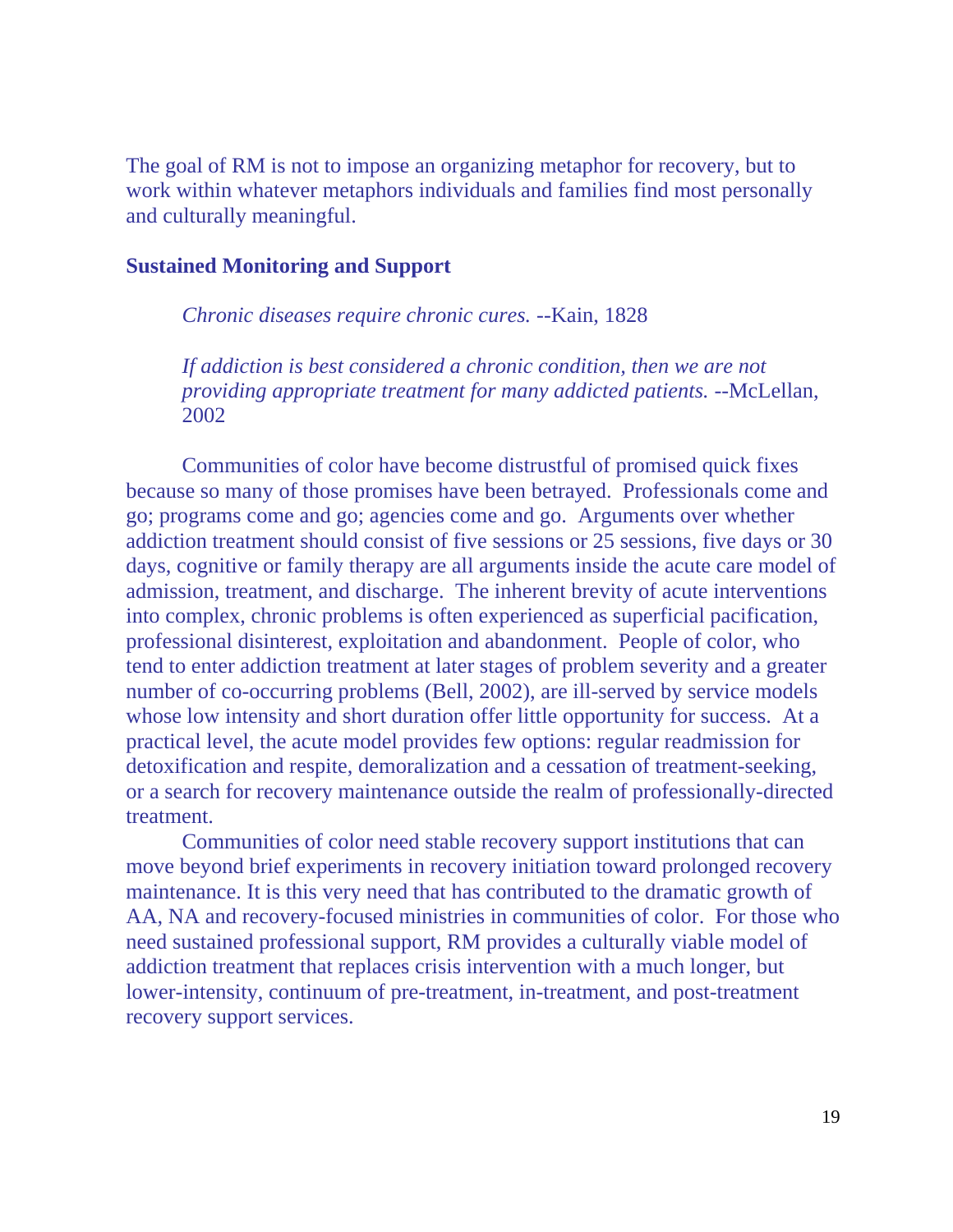#### **A Recovery Management Partnership**

*Each patient carries his own doctor inside him. They come to us not knowing that truth. We are at our best when we give the doctor who resides within each patient a chance to go to work.* --Albert Schweitzer**,**  From *Reverence for Life*, 1993

 The service relationship within acute care approaches to addiction treatment is based on an "expert" model of problem intervention. In this model, the service professional is assumed to have considerable knowledge, resources and power while the service recipient is assumed to suffer from one or more problems that he or she does not understand and cannot resolve. The role of the expert is to diagnose the problem, treat the problem and briefly educate the client regarding his or her continued self-care responsibilities related to the problem. Failure to resolve the problem is usually attributed to the lack of "patient compliance" with the expert's recommendations. The service relationship within the AC model of intervention, whether in the form of an emergency room visit for a broken bone or brief addiction treatment, is hierarchical, transient and commercialized. It reflects what Eisler (1987) has christened the "dominator model" of interpersonal relationships.

The historical victimization and abandonment of people of color have left a legacy of mistrust and caution when approaching relationships characterized by high discrepancies of power and brevity of contact. Given this legacy, developing trust in service relationships with people of color requires testing and time, and time is the one commodity the AC model, by definition, cannot provide.

RM models provide an alterative by providing continuity of contact in a sustained service relationship, shifting the nature of that relationship from one based on hierarchy to one based on a recovery management partnership, and incorporating support relationships (e.g., with volunteer recovery coaches) that are natural (reciprocal) and non-commercialized. In the RM partnership, it is assumed that strengths and weaknesses exist on both sides of the relationship, and that there is no universally effective professional intervention for severe AOD problems. Where the expert model is based on a teacher-student relationship, the partnership model assumes that learning will be mutual within the service relationship. A number of recovery initiation and maintenance strategies are co-developed and tried within the partnership relationship until the most effective strategy is found. Continuity of contact over time is crucial to the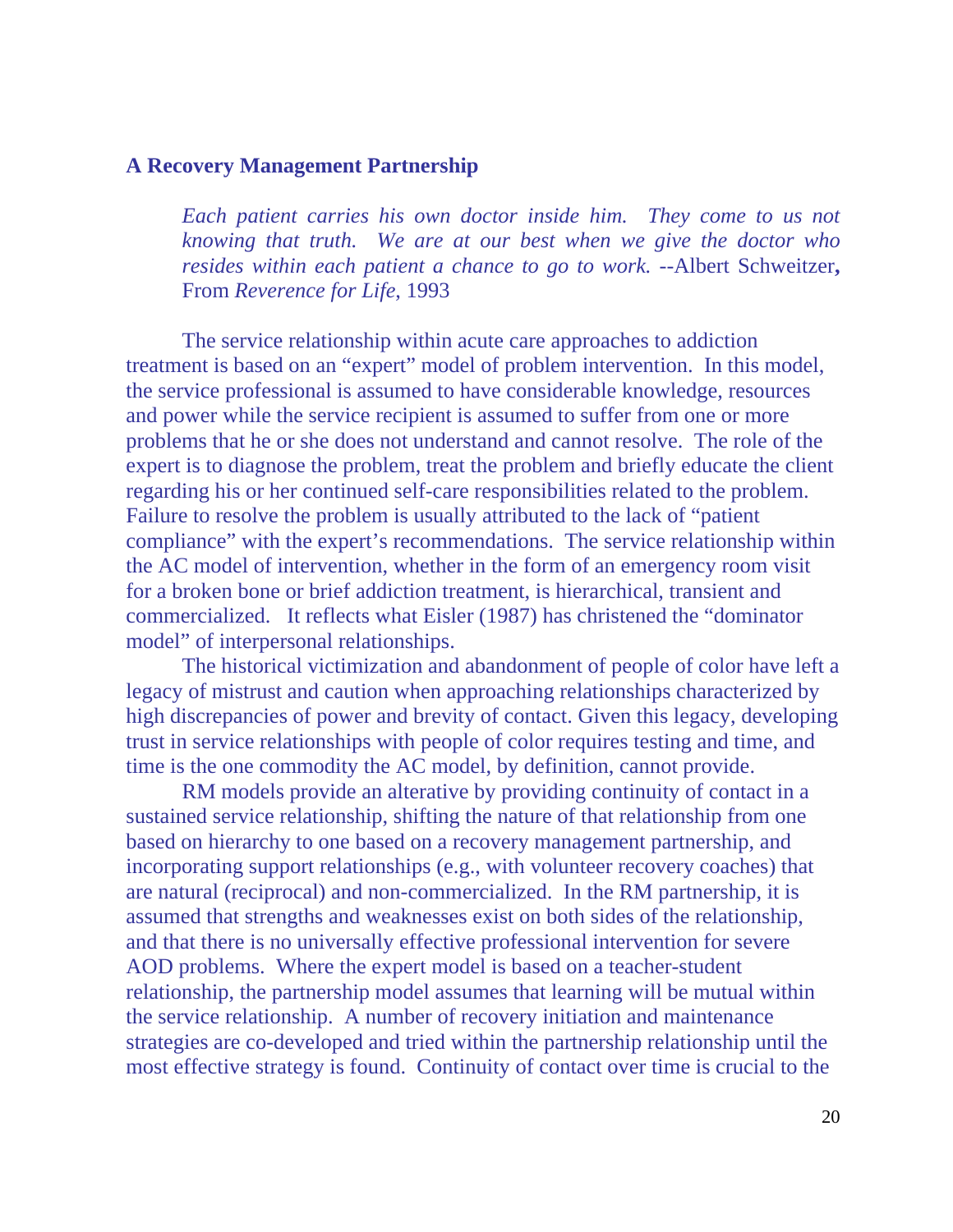RM model, making the issue of high staff turnover a potential Achilles heel of the RM model.

A second Achilles heel of the RM partnership model is the danger that it could evolve into patterns of prolonged dependency that already exist in the AC model. Cultivating professional dependence and creating "system-sophisticated" clients that know how to "do treatment" and manipulate resources to sustain active addiction is counterproductive and constitutes another form of colonization (using such clients as a cash crop to run the institutional economies of service industries and sustain the careers of service professionals). The goal of RM is a habilitation process that replaces dependency on formal service systems with interdependency within a larger social and cultural community. The essential principle is that professionally-directed services are the last, not the first, line of response to AOD problems and that professionally-delivered RM services should provide only what cannot be provided within the larger network of family and indigenous community supports.

 RM models may also force agencies to redefine their institutional identities from one of a service-oriented business to a member of multiple communities of recovery—memberships that bring their own demands for accountability related to competence, consistency and continuity of access. Providing continuity of support and defining oneself in terms of personal and institutional membership in local communities of recovery are much more congruent with the natural patterns of helping within communities of color than are the "expert" or "business" models of delivering acute addiction treatment services.

## **Culturally-nuanced Research and Evaluation**

*Indian communities recognize all too well that the research process can be intrusive and the results invidious, divisive, and scandalous*. --Beauvais and Trimble, 1992

*…attempts to evaluate service program must have a dual acceptability; that is, they must be acceptable to the rigors of scientific exploration as well as the African-American ethos and worldview.* –Butler, 1992

 Both the acute model and recovery management model aspire to be evidence-based, but the former is based primarily on short-term scientific studies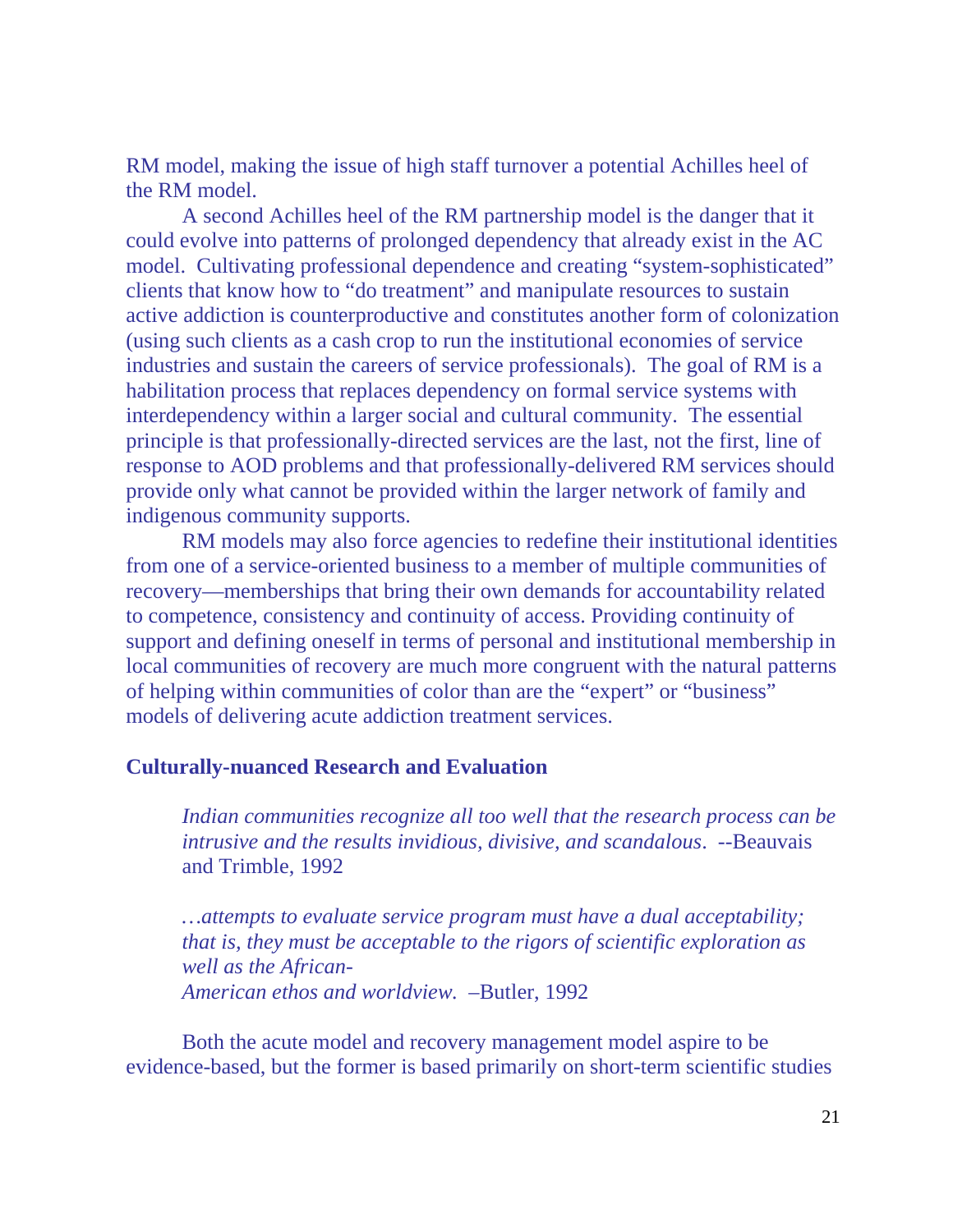of the efficacy (what works under ideal conditions) and effectiveness (what works under real conditions) of a single episode of brief intervention (McLellan, 2002). The first change within the RM approach to research and evaluation is to extend the time frame under which judgments of efficacy and effectiveness are rendered (White, Boyle & Loveland, 2002). Evidence that short-term effects of intervention (e.g., brief periods of sobriety) predict later therapeutic outcomes (e.g. sustained recovery) (see Weisner, et al, 2003) tells only part of the story. Time-related deterioration of effects, delayed positive effects and delayed iatrogenic (harmful) effects of service interventions can only be identified via longitudinal studies. It is also possible that multiple interventions into chronic disorders may have cumulative or synergistic effects (from particular service combinations and sequences) not identifiable through the evaluation of a single service episode.

Because RM is based on a long-term health management partnership with individuals, families and communities, it calls for a heightened level of sensitivity to constituency attitudes toward scientific research. In communities of color, researchers encounter two significant issues: 1) the distrust of culturallydominant research, and 2) different ways of knowing.

People of color and communities of color have been wounded in a number of ways by culturally dominant research studies. They have been subjected to grossly unethical research practices (e.g., withholding medical treatment from 399 African Americans sharecroppers in the Tuskegee Syphilis Study). They have been stereotyped via reports characterizing the presence or absence of AOD problems in terms of racially dictated, biological vulnerability—from the "firewater" myths of racial vulnerability of Native Americans (Westermeyer, 1974; Leland, 1976) to the myth of racial invulnerability of Asians (O'Hare and Tran, 1998). They have been wounded by the assumption of universal applicability—the misapplication of research findings from studies in which no people of color were included. Communities of color have been injured by bad ("junk") science, such as the now-discredited, sensationalist literature on crack cocaine and "crack babies" that turned the criminal justice and child welfare systems into occupying institutions within poor communities of color (See Frank, Augustyn, Knight, et al, 2001). They have been shamed by research designs and interpretations that dramatized the problems within communities of color while ignoring their strengths and resiliencies (Coyhis & White, 2002). Observers from within ethnic communities (Casas, 1992) have also been very critical of how communities of color have been used as a valuable resource to enrich individual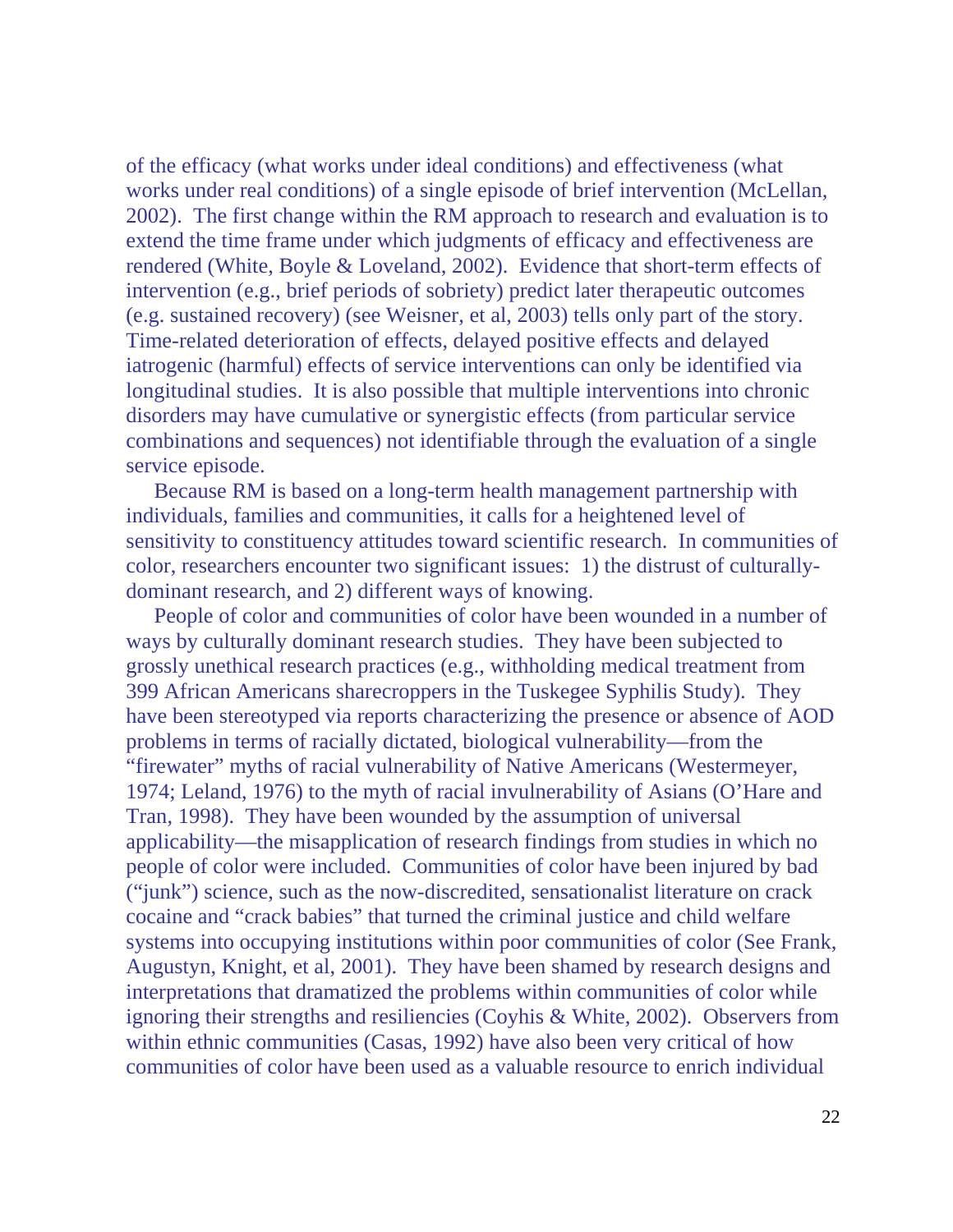careers and institutions in exploitive processes that returned nothing to communities of color.

Given this history, scientists and scientific institutions bear a continued burden of proof regarding their safety, relevance and benefit to communities of color. Achieving such credibility will require, at a minimum, the inclusion of community of color leaders and members in the design, conduct, interpretation and dissemination of research and evaluation studies (Hermes, 1998). It will require plotting the long-term pathways of addiction recovery in communities of color. It will require coming to grips with different ways in which communities of color determine what is true and what works in the addiction recovery arena. Most significantly, it will shift ultimate ownership of research from academic and funding institutions to the community being studied.

*Scientific knowledge* assumes that truth can be discovered through professional observation and the rational analysis of findings from controlled experiments. It is predicated on distance and objectivity (knowledge from outside) and is judged to exist only when it has been documented in writing, subjected to professional peer review, and independently replicated. There are two other ways of knowing within communities of color, and these exist more in oral tradition than in written words. The first, historical/cultural truth, asks, "What has been our past experience on this issue?" Racial memory is an important source of knowledge in communities of color—a source that seems alien to the highly individualist values and "now" orientation of the dominant American culture. Within communities of color, community elders rather than scientists are the ultimate authorities.

The second way of knowing, *experiential knowledge*, is based on the contemporary experiences of individuals, kinship networks and fellow community members. This way of knowing tends to be concrete, pragmatic, holistic, and commonsensical (Borkman, 1976). Word-of-mouth knowledge, captured in the collective stories of a community or a people, constitutes a key source of truth in communities of color. Communities of color do not reject science as much as require that its findings be filtered through the sieve of personal and community experience. In contrast to scientific knowledge, this way of knowing assumes that truth can only be discovered through proximity and experience (knowledge from inside). Living stories (experiential authority) have more power and cultural credibility than statistics (professional/scientific authority) within many communities of color. Living stories are best viewed as a unique and legitimate type of evidence rather than "myths" or "folklore"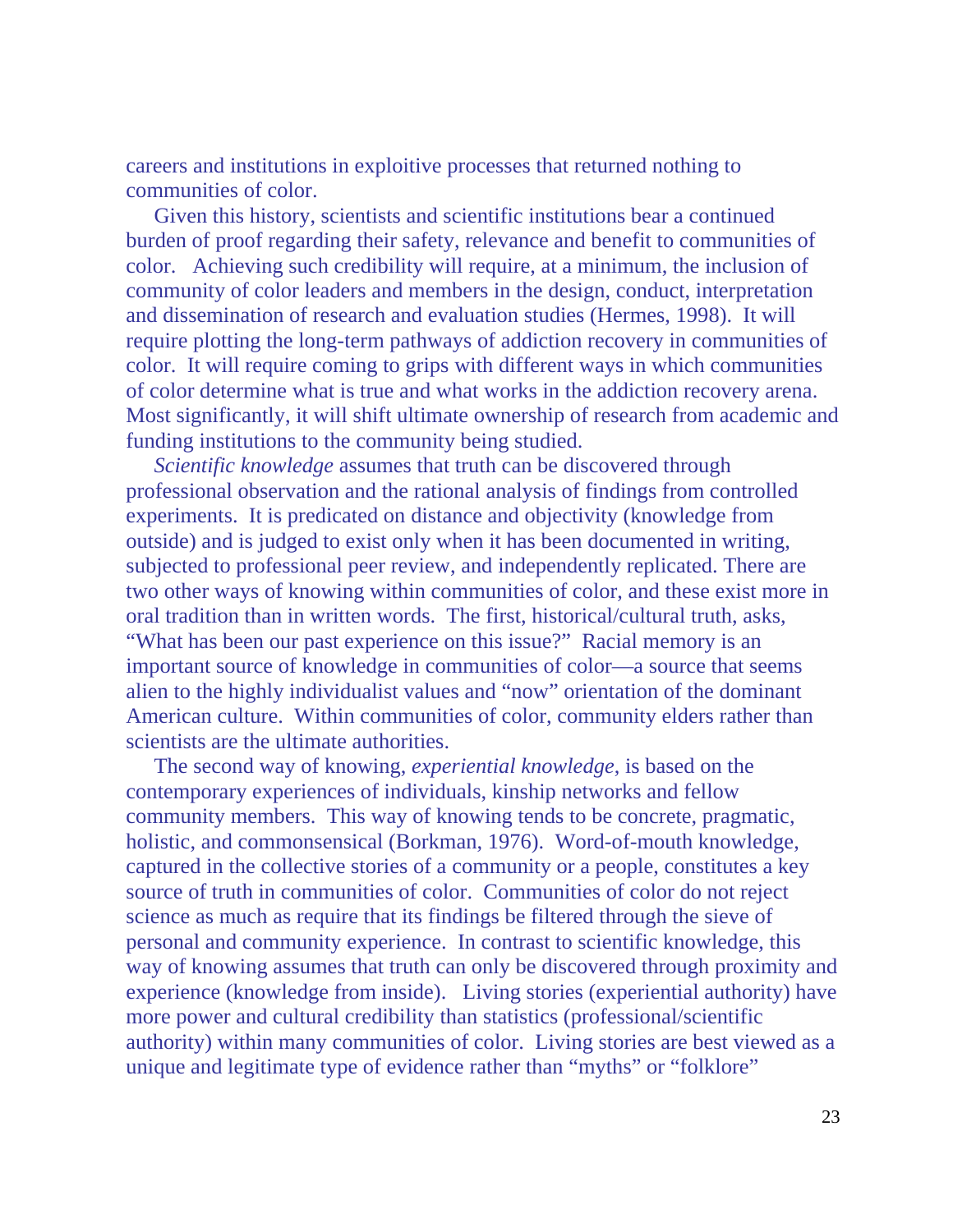(Hermes, 1998). This does not mean that the usual methods of scientific analysis are abandoned, but that voices of the community are allowed to directly reach those who hear and read about the community through the medium of scientific research.

RM models will be required to pass the litmus test of multiple ways of knowing if they are to achieve credibility within and outside communities of color. The development of evidence-based services is a fundamental tenet of RM, but in communities of color the nature of that evidence will have to be broadened via qualitative studies that capture the historical and contemporary experience within communities of color. RM models in communities of color will also have to shift from an exclusively academic to a more activist orientation (studying questions of importance to the community, focusing on knowledge that can facilitate positive personal, family and community change); enter into a research partnership with the community (e.g., control over design, conduct, interpretation and dissemination), and respect the community's ownership of its own knowledge.

## **A Recovery Management Agenda**

This paper has contrasted acute care (AC) and recovery management models (RM) models of intervention into serious AOD problems. It is suggested that RM models offer advantages to communities of color in eight specific areas:

- an ecological perspective on the etiology of AOD problems
- a broadened target of intervention (including families, kinship networks and communities)
- a proactive, hope-based model of service engagement
- the inclusion of indigenous healers and institutions
- an expanded menu of culturally-grounded recovery support services and catalytic metaphors
- an extended time-frame of recovery support
- a partnership-based service relationship, and
- a culturally-nuanced approach to research and evaluation.

The reader may ask, "Where are these models of recovery management?" There may not be any treatment organizations that have fully developed all of the elements of RM described in this paper. RM exists as an emerging model whose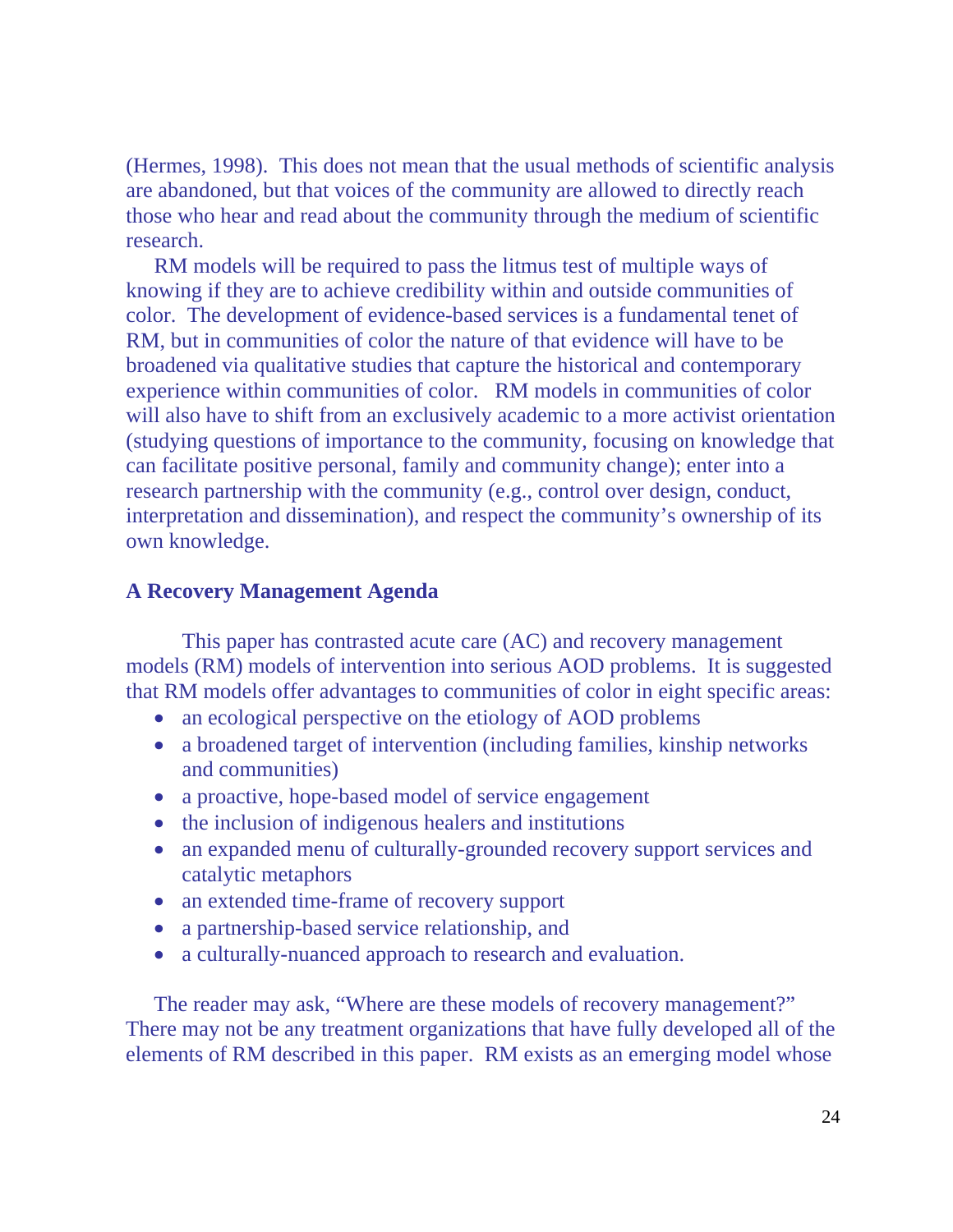service elements are currently being piloted and evaluated. The RM model is being utilized to transform whole behavioral health systems, e.g., the State of Connecticut and the City of Philadelphia. It exists within progressive treatment programs that are experimenting with new approaches to pre-treatment engagement and post-treatment continuing care. The model exists within the growing number of experiments with peer-based recovery support services. It exists within the growing network of peer-managed recovery homes in the United States. And perhaps most significantly, its potential is demonstrated in the growing number of recovery-focused religious and cultural revitalization movements within American communities of color. The challenge is to create connecting tissue between treatment and recovery by building bridges between these indigenous recovery movements and addiction treatment institutions.

 RM holds great promise in communities of color, but fulfillment of that promise hinges on:

- 1) involving clients, families and service professionals from within communities of color in the process of shifting existing interventions from AC models to locally designed, operated and evaluated RM models
- 2) developing recovery management teams and advocacy coalitions via the integration of AOD service providers and indigenous **institutions**
- 3) confronting forces in the community that promote excessive AOD use,
- 4) enhancing "community recovery capital" (Granfield and Cloud, 1999)
- 5) increasing the presence and visibility of indigenous sobriety-based support structures
- 6) providing recovery education within communities of color, and
- 7) using recovery role models that illustrate the viability and variety of recovery pathways within communities of color.

Achieving that vision will require that the field of addiction treatment fundamentally redefine the sources and solutions to AOD problems and, in the process, redefine itself.

**Acknowledgements**: Work on this paper was supported the Great Lakes Addiction Technology Transfer Center funded by the Center of Substance Abuse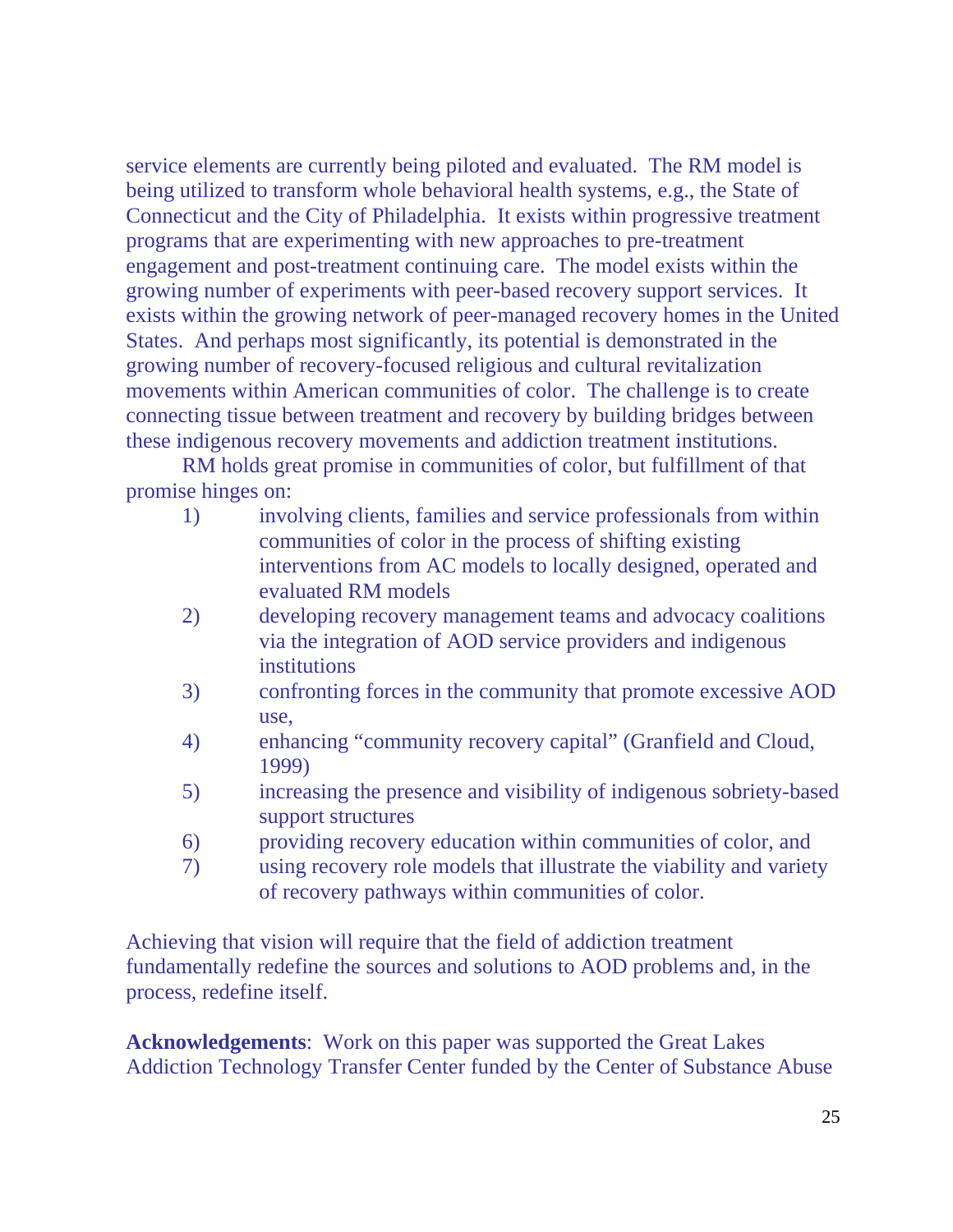Treatment (CSAT). The views expressed here are the authors' and do not necessarily reflect the policies of CSAT. The authors would like to thank the many individuals who commented on early drafts of this paper. The suggestions of the following were particularly helpful: Michael Boyle, Don Coyhis, Maya Hennessey, Marco Jacome, Linda Kurtz, Tom Murphy, Nancy O'Brien, Jose Ortiz, Joe Powell, Joyce Rawdhetubhai, Richard Simonelli, Arturo Valdez, and David Whiters.

## **References and Recommended Reading**

Abbott, P.J. (1998).Traditional and western healing practices for alcoholism in American

Indians and Alaskan Natives. *Substance Use and Misuse,* 33(13), 2605- 2646.

Beauvais, F. & Trimble, J.E. (1992). The Role of the Researcher in Evaluating American Indian Alcohol and Other Drug Abuse Prevention Programs. In: Orlandi, M.A., eds. *Cultural Competence for Evaluators: A Guide for Alcohol and Other Drug Abuse Prevention Practitioners Working with Ethnic/Racial Communities*, pp. 23-54, Rockville, MD: Office of Substance Abuse Prevention.

Bell. P. (2002). *Chemical Dependency and the African American*. Center City, MN:

Hazelden.

Borkman, T. (1976). Experiential knowledge: A new concept for the analysis of self-help

groups. *Social Service Review*, 50, 445-456.

Brave Heart, M.Y. & DeBruyn, L.M. (1998). The American Indian Holocaust: Healing

historical unresolved grief. *American Indian and Alaska Native Mental Health Research Journal*, 8(2), 60-82.

Brave Heart, M.Y. (2003). The historical trauma response among natives and its relationship

with substance abuse: a Lakota illustration. *Journal of Psychoactive Drugs,* 35(1), 7-13.

Brown, S. & Lewis, V. (2002*). The Alcoholic Family in Recovery: A Developmental Model*. New York: Guilford Press.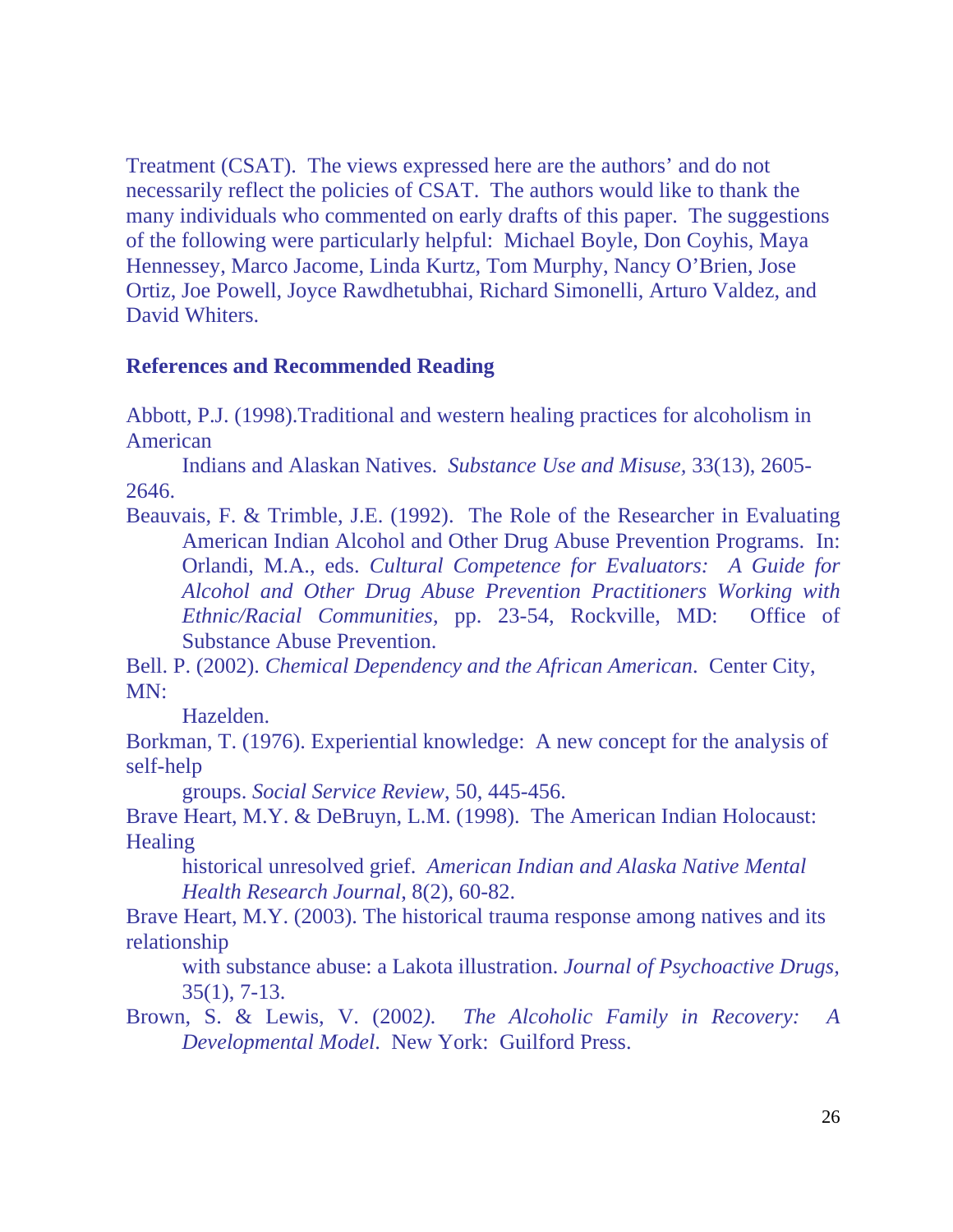- Butler, J. (1992). Of kindred minds: The ties that bind. In: Orlandi, M.A., Ed. *Cultural Competence for Evaluators: A Guide for Alcohol and Other Drug Abuse Prevention Practitioners Working with Ethnic/Racial Communities*, pp. 23-54, Rockville, MD: Office of Substance Abuse Prevention.
- Casas, J.M. (1992) A Culturally Sensitive Model for Evaluating Alcohol and Other Drug Abuse Prevention Programs: A Hispanic Perspective. In: Orlandi, M.A., Ed. *Cultural Competence for Evaluators: A Guide for Alcohol and Other Drug Abuse Prevention Practitioners Working with Ethnic/Racial Communities*, pp. 75-116, Rockville, MD: Office of Substance Abuse Prevention.
- Chasnoff, I.J., Landress, H.J., & Barrett, M.E. (1990). The prevalence of illicitdrug or alcohol use during pregnancy and discrepancies in mandatory reporting in Pinellas County, Florida. *New England Journal of Medicine*, 322:1202-1206.
- Cheagle, R. (1969). *The colored temperance movement* (Unpublished thesis). Washington, DC: Howard University, 1969.
- Chelsea, P & Chelsea, A. (1985), *Honour of All: The People of Alkali Lake*. (Video) British Columbia, Canada: The Alkali Lake Tribal Council.
- Christmon, K. (1995). Historical overview of alcohol in the African American community. *Journal of Black Studies*, 25(3), 318-330.
- Compton, W.M., Glantz, M. & Delaney, P. (2003). Addiction as a chronic illness—putting the concept into action. *Evaluation and Program Planning* 26, 353-354.
- Coyhis, D. (1999). *The Wellbriety Journey: Nine Talks by Don Coyhis*. Colorado Springs, CO: White Bison, Inc.

Coyhis, D. & White, W. (2003) Alcohol problems in Native America: Changing paradigms

and clinical practices. *Alcoholism Treatment Quarterly*, 3/4, 157-165.

Coyhis, D. & White, W. (2006). *Alcohol Problems in Native America: The Untold Story of Resistance, Resilience and Recovery*. Colorado Springs, CO: White Bison, Inc.

Das, A. K. (1987). "Indigenous models of therapy in traditional Asian societies." *Journal of* 

 *Multicultural Counseling & Development*. 15(1), 25-37.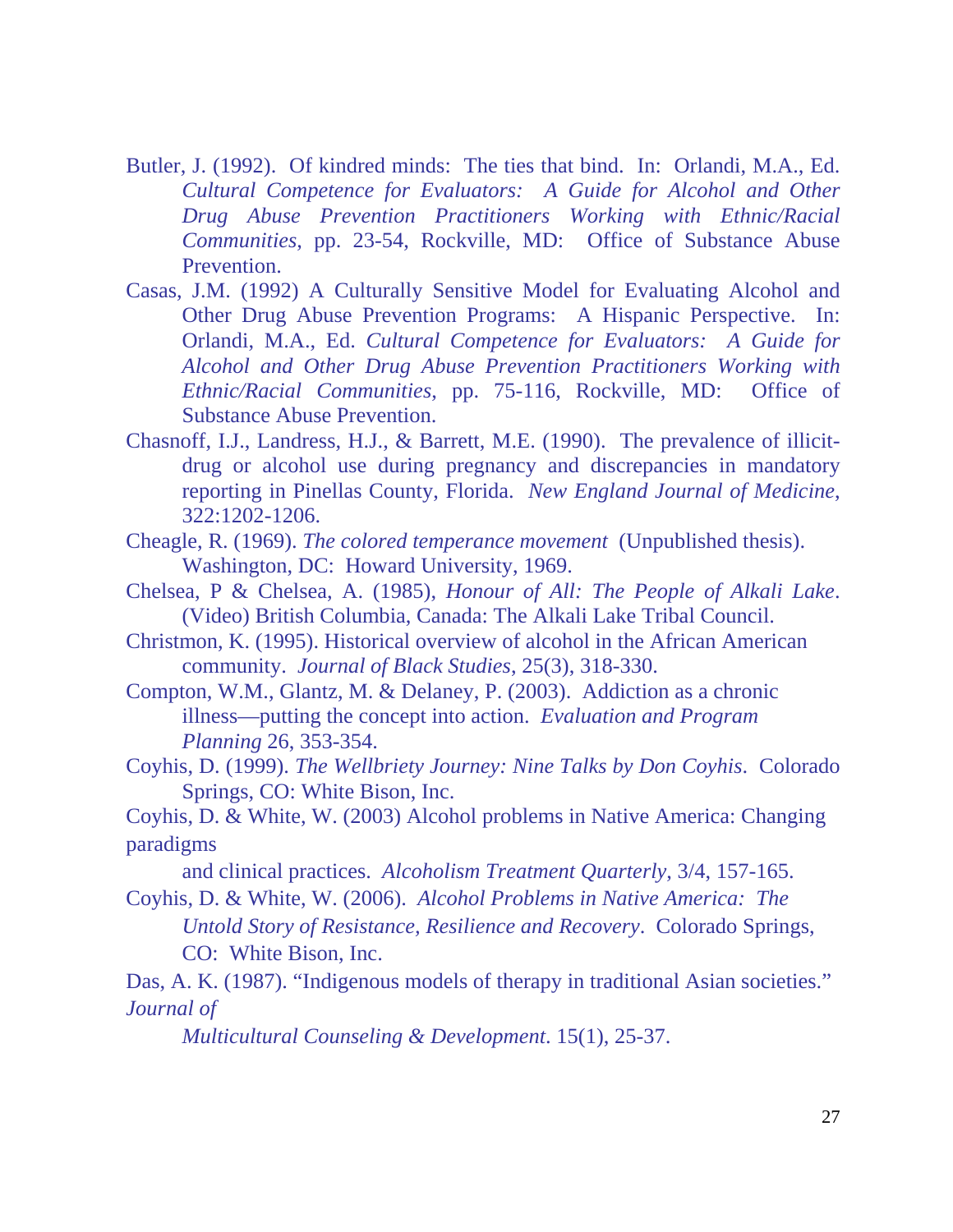- Dennis, M. L., Scott, C. K., & Funk R. (2003). An experimental evaluation of recovery management checkups (RMC) for people with chronic substance use disorders. *Evaluation and Program Planning,* 26, 339–352
- Douglass, F. (1855). *My Bondage and My Freedom*. New York, NY: Miller, Orton, & Mulligan.
- Edwards, G., Davis, P., & Savva, S. (2003). Scanning the addiction horizons, 2003: Report on a consultation. *Addiction*, 98(11), 1471-1481.
- Eisler, R. (1987)*. The Chalice and the Blade: Our History, Our Future*. Cambridge, MA: Harper and Row.

Flores, P.J. (1985). Alcoholism treatment and the relationship of Native American cultural

 values to recovery. *International Journal of Addiction*, 20(11-12), 1707- 26.

- Frank, D.A., Augustyn, M., Knight, W.G., et al, (2001). Growth development and behavior in early childhood following prenatal cocaine exposure: A systematic review. *Journal of the American Medical Association*, 285, 1613-1625.
- Godley, M., Godley, S., Dennis, M., Funk, R., & Passetti, L. (2002). Preliminary outcomes from the assertive continuing care experiment for adolescents discharged from residential treatment. *Journal of Substance Abuse Treatment, 23,* 21-32.
- Granfield, R., & Cloud, W. (1999). *Coming Clean: Overcoming Addiction without Treatment.* New York: New York University Press.
- Green, W. (1995). *Dysfunctional by Design: The Rebirth of Cultural Survivors*. Evanston, IL: Chicago Spectrum Press.
- Harrison, P.M. & Beck, A.J. (2002). *Prisoners in 2002*. US Dept. of Justice, Bureau of Justice Statistics. Washington D.C.: US Dept. of Justice, July 2003), Table 15, p., 10.
- Helmer, J. (1975). *Drugs and Minority Oppression*. New York: Seabury Press.
- Herd, D. (1985). We cannot stagger to freedom: A history of Blacks and alcohol in American politics. In L. Brill and C. Winick, *The Yearbook of Substance Use and Abuse: Volume III.* New York, NY: Human Sciences Press, Inc.
- Hermes, M. (1998). Research methods as a situated response: Towards a First Nations'methodology. *Qualitative Studies in Education, 11*(1), 155-168.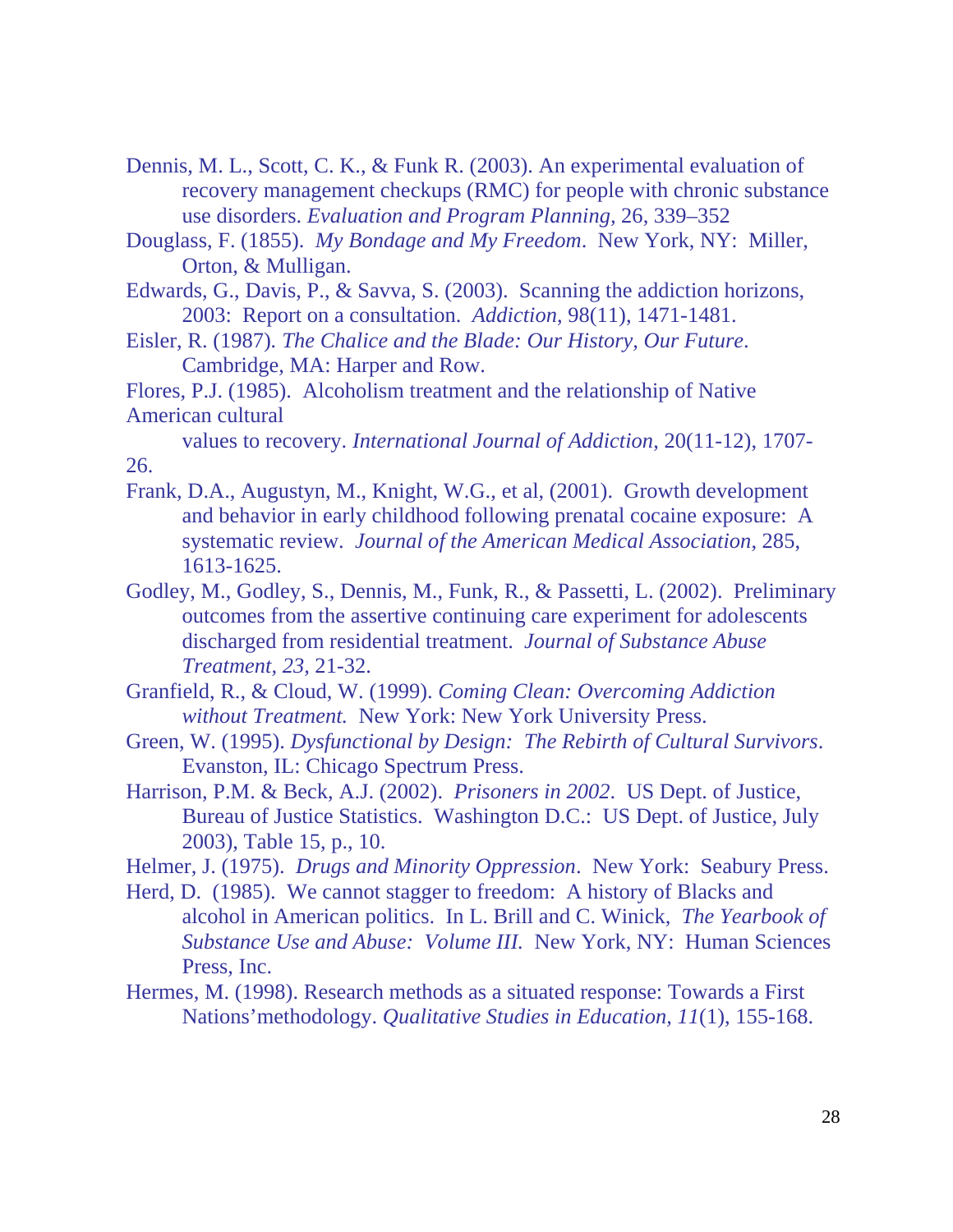- Hoffman, F. (1994). Cultural adaptations of Alcoholics Anonymous to serve Hispanic populations. *International Journal of the Addictions*, 29(4), 445- 460.
- Hser, Y-I, Anglin, M.D., Grella, C., Longshore, D., & Pendergast, M. (1997). Drug treatment careers: A conceptual framework and existing research findings. *Journal of Substance Abuse Treatment,* 14(6), 543-558.
- Jilek, W.G. (1974) Indian healing power: Indigenous therapeutic practices in the Pacific Northwest. *Psychiatric Annals* 4(11), 13-21.
- Jilek, W.G. (1978) Native renaissance: The survival of indigenous therapeutic ceremonials among North American Indians. *Transcultural Psychiatric Research* 15, 117-147

Kane, J.H. (1828). On intemperance considered as a disease and susceptible of cure.

*American Journal of Medical Sciences,* 2(7), 291-295.

- Kaplan, L. (1997). A disease management model for addiction treatment. *Behavioral Health Management*, 17(4), 14-15.
- Keegan, L. (1996). Use of alternative therapies among Mexican American in the Texas Rio Grande Valley. *Journal of Holistic Nursing*, 14(4), 277-94.
- Kirkpatrick, J. (1986). *Goodbye Hangovers, Hello Life* NY: Ballantine Books.
- Leland, J. (1976). *Firewater Myths: North American Indian Drinking and Alcohol Addiction.* New Brunswick, New Jersey: Rutgers Center of Alcohol Studies Monograph No. 11.
- Leong, F.T.L., Wagner, N.S., & Tata, S.P. (1995). Racial and ethnic variations in help-seeking attitudes. In J.G. Ponterotto, J.M. Casas, L.A. Suzuki, & C.M. Alexander (Eds.), *Handbook of multicultural counseling* (pp. 415-438). Thousand Oaks, CA: Sage.
- Lurie, N. (1974). The world's oldest on-going protest demonstration: North American Indian drinking patterns. In: Hundley, N., Ed., *The American Indian.* Santa Barbara, California: CLIO Books, pp.55-76.
- Manik, G.S., Cameron, D., Bird, R.H., & Sinorwala, A. (1997). *Resolution of Problem Drinking without Formal Treatment: Comparing Ethnic Minority and Indigenous Caucasian Populations*. Department of Psychiatry: University of Leicester.

Manson, S.M. (1996). The wounded spirit: a cultural formulation of posttraumatic stress

disorder. *Culture, Medicine & Psychiatry*, 20(4), 489-98.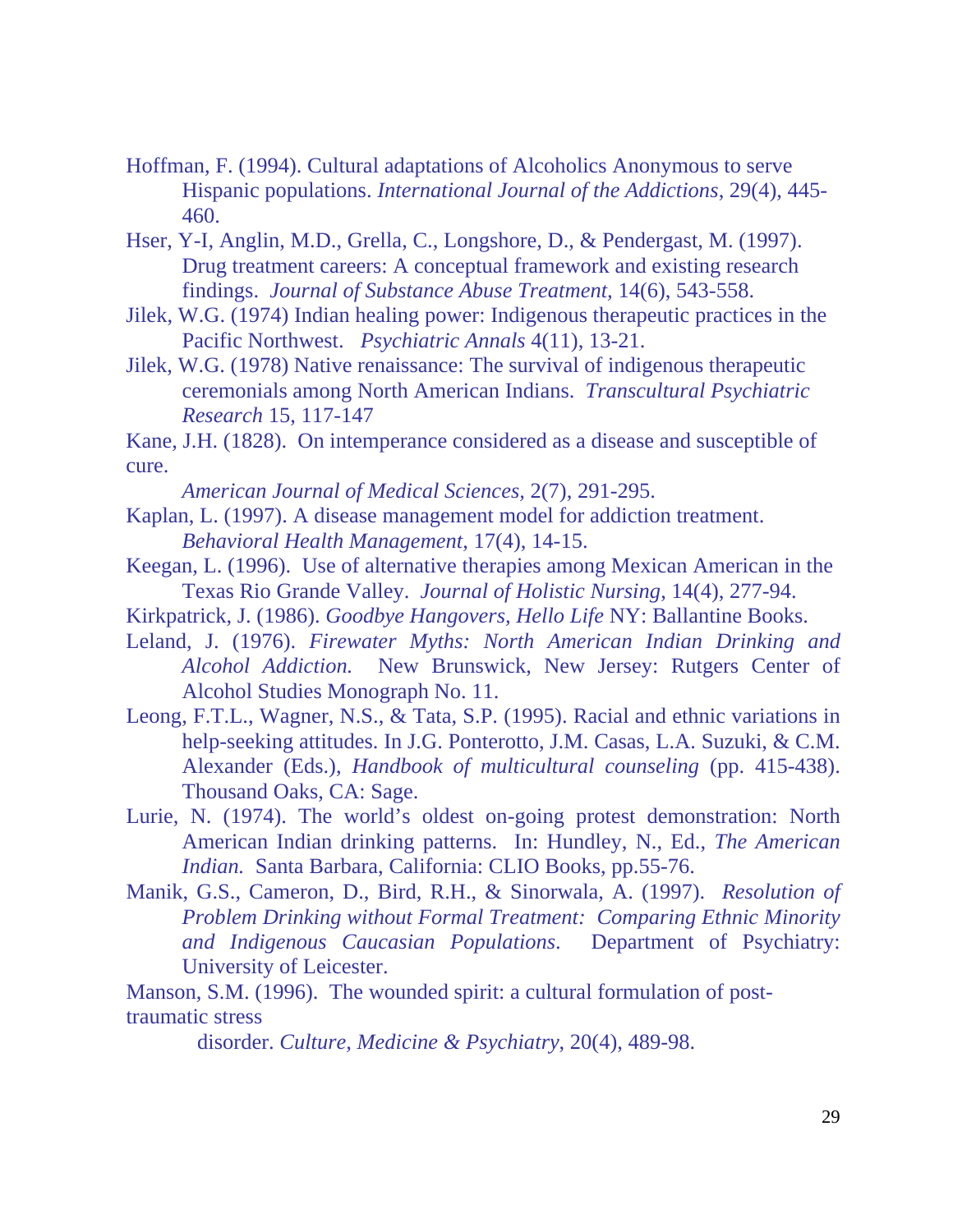- Matsuyoshi, J. (2001). Substance abuse interventions for Japanese and Japanese American clients. In: S.L.A. Straussner, Ed., *Ethnocultural Factors in Substance Abuse Treatment,* New York, NY: The Guilford Press, (pp. 393-417).
- McKnight, J. (1995). *The Careless Society: Community and its Counterfeits*. New York: Basic Books.
- McLellan, A.T., Lewis, D.C., O'Brien, C.P, & Kleber, H.D. (2000). Drug dependence, a chronic medical illness: Implications for treatment, insurance, and outcomes evaluation. *Journal of the American Medical Association* 284(13), 1689-1695.
- McLellan, T. (2002). Have we evaluated addiction treatment correctly? Implications from a chronic care perspective. *Addiction*, 97, 249-252.
- Merrill, S. & Borrero, M.G. (1984). Indigenous treatment for alcoholism: the case of Puerto Rican Spiritism, *Medical Anthropology*, 8(4), 246- 273.
- Miller, W. R., & C'de Baca, J. (2001). *Quantum change*. New York: Guilford.

Morgan, P. (1983) Alcohol, disinhibition, and domination: A conceptual analysis. In

*Alcohol and Disinhibition: Nature and Meaning of the Link*, Ed. by Room and Collins, pp. 405-436, Washington D.C.: U.S. Government Printing Office.

- Morjaria, A. & Orford, J. (2002). Role of religion and spirituality in recovery from drink problems: A qualitative study of Alcoholics Anonymous members and South Asian men. *Addiction Research and Theory,* 10(3), 225-256.
- Musto, D. (1973). *The American Disease: Origins of Narcotic Control*. New Haven: Yale University Press.
- Myers, W. D. (1993). *Malcolm X: By Any Means Necessary*. New York: Scholastic.
- Neuspiel, D.R. (1996). Racism and perinatal addiction. *Ethnicity and Disease* 6:47-55.
- Núñez Molina, M, (2001) Espiritismo: Community healing among Puerto Ricans: Espiritismo as a therapy for the soul. In M. Fernández Olmos (Ed.), Healing Cultures, New York: St. Martin Press.
- Office of Applied Studies. (2005). Treatment Episode Data Set (TEDS): 2002. Discharges from Substance Abuse Treatment Services (DASIS Series S-25 DHHS Publication No. (SMA) 04-3967). Rockville, MD: Substance Abuse Mental Health Services Administration. Retrieved on 10/10/05 from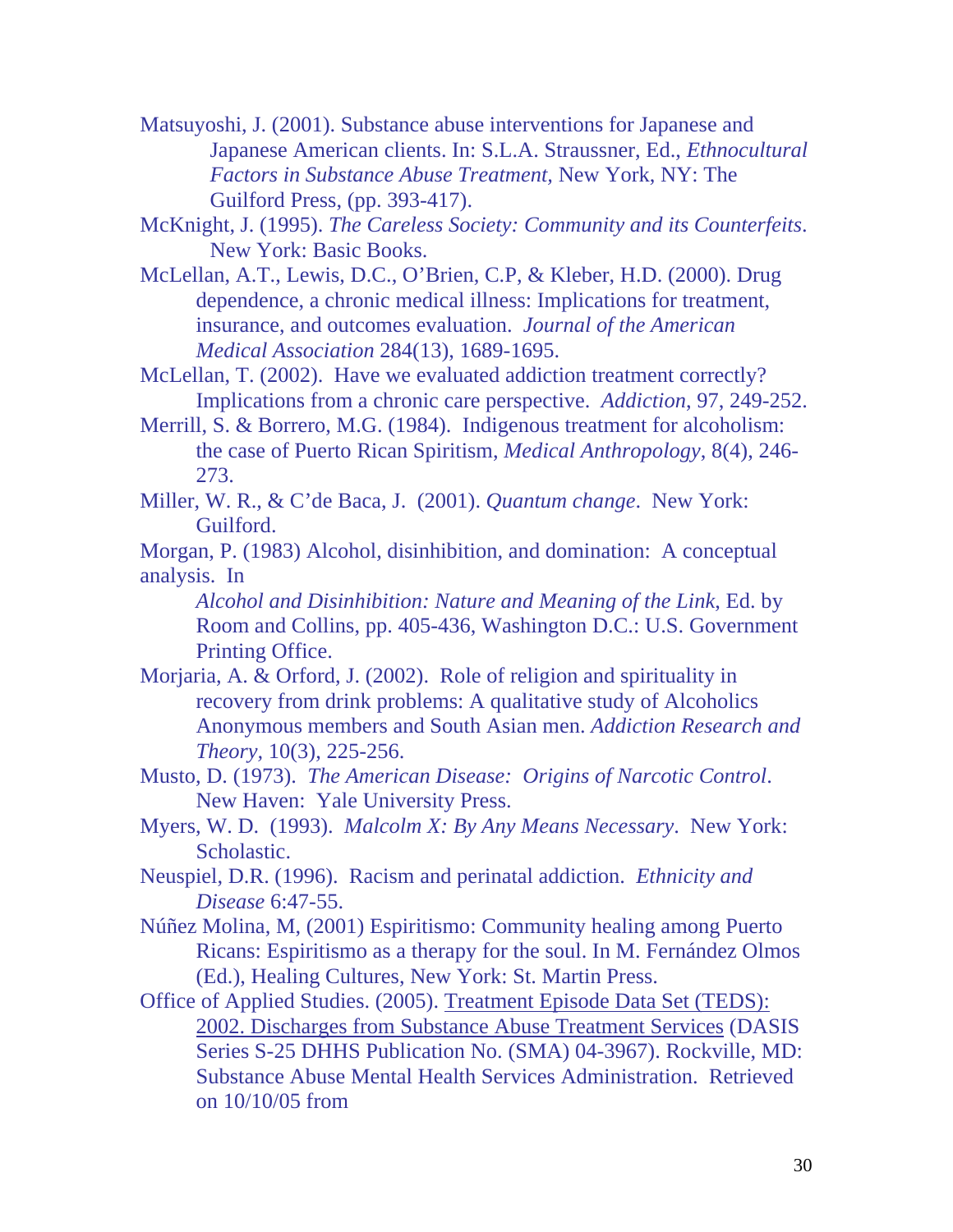http://wwwdasis.samhsa.gov/teds02/2002 teds rpt d.pdf.

- Office of Applied Studies (OAS). (2000). *National Household Survey on Drug Abuse: Main Findings 1998.* Rockville, MD, Substance Abuse and Mental Health Services Administration.
- Office of Applied Studies (OAS). (2001). *Treatment Episode Data Set (TEDS) 1994-1999: National Admissions to Substance Abuse Treatment Services*. DASIS Series S14, DHHS Publicatoin No. (SMA)01-3550. Rockville, Maryland, 2001: U.S. Department of Health and Human Services. Substance Abuse and Mental Health Services Administration. (Table 4.16.01)
- O'Brien, C. & McLellan, T. (1996). Myths about the treatment of addiction. *Lancet,* 347, 237-240.
- O'Hare, T. & Tran, T.V. (1998). Substance abuse among Southeast Asians in the U.S.: Implications for practice and research. *Social Work in Health Care*, 26(3), 69-80.
- Prochaska, J., DiClimente, C. & Norcross, J. (1992). In search of how people change. *American Psychologist* 47, 1102-1114.
- *The Red Road to Wellbriety* (2002). Colorado Springs, CO: White Bison, Inc.

Rieff, P. (1987). *The Triumph of the Therapeutic*. Chicago: University of Chicago Press.

- Riessman, F. (1965). The "helper-therapy" principle. *Social Work,* 10, 24- 32.
- Riessman, F. (1990). Restructuring help: A human services paradigm for the 1990s. *American Journal of Community Psychology,* 18, 221-230.
- SAMHSA (1998) *National Household Survey on Drug Abuse: Summary Report 1998*. Rockville, MD: National Institute on Drug Abuse.
- Sanders, M. (1993). *Treating the African American Male Substance Abuser*. Chicago: Winds of Change Publishing Company.
- Sanders, M. (2002). The response of African American communities to addiction: An opportunity for treatment providers. *Alcoholism Treatment Quarterly,* 20(3/4), 167-174.
- Scott, C. K., Foss, M. A., & Dennis, M.L. (2005). Pathways in the relapse treatment—recovery cycle over 3 years. *Journal of Substance Abuse Treatment*, *28*(Supplement 1), S63-S72.
- Scott, C. K. , Foss, M. A. Foss & Dennis, M. L. (2005b). Utilizing Recovery Management Checkups to shorten the cycle of relapse, treatment reentry, and recovery. *Drug and Alcohol Dependence* 78: 325-38.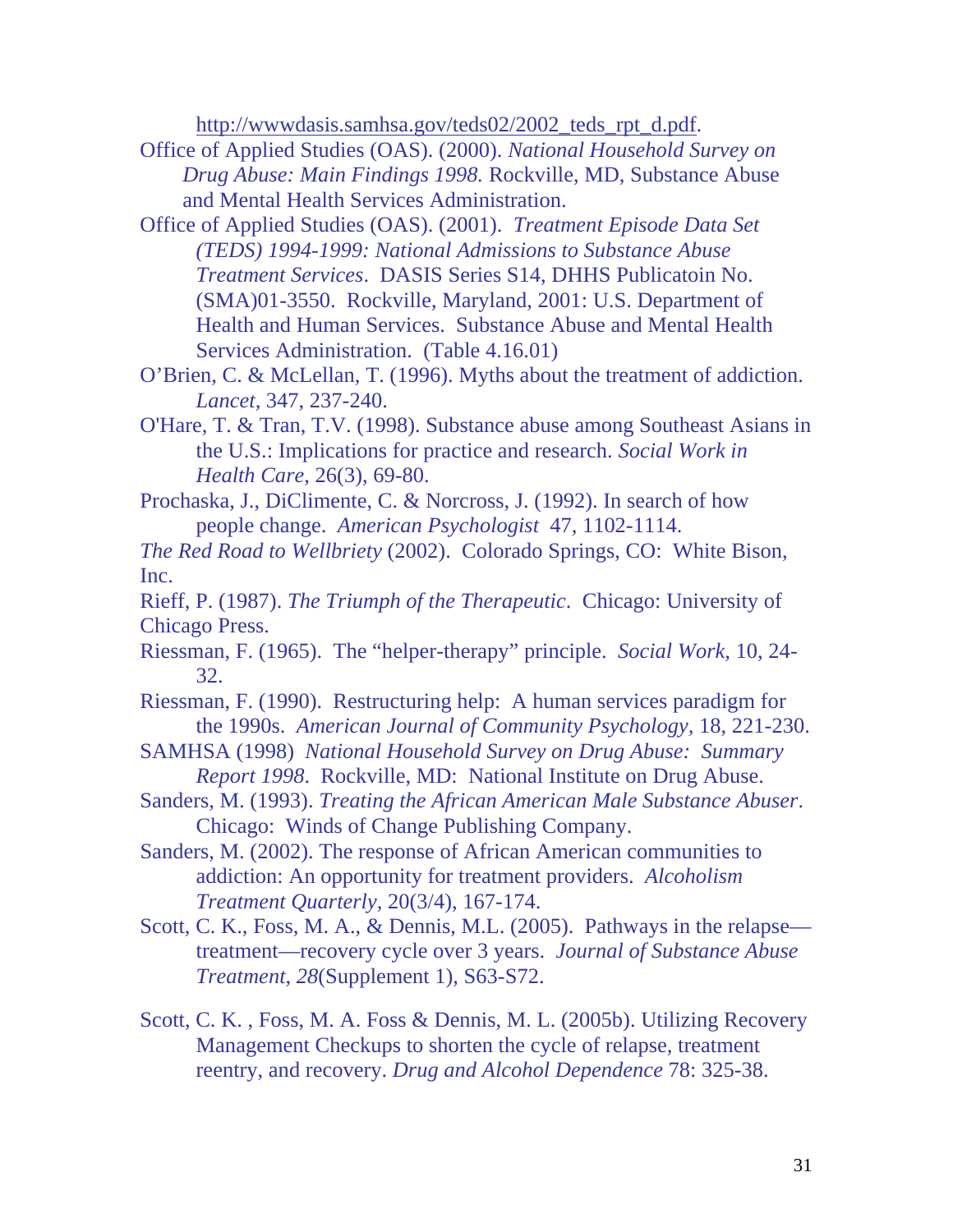- Scott, C. White, W. & Dennis, M. (2007). Chronic addiction and recovery management: Implications for clinical practice. *Counselor*, 8(2), 22- 27.
- Singer, M & Borrero, M.G. (1984). Indigenous treatment for alcoholism: the case of Puerto Rican spiritualism. *Medical Anthropology: Cross-Cultural Studies in Health and Illness*. 8, 246-273.
- Soriano, M. (1995).Latinos in rehabilitation: Implications for culturallyappropriate counseling. *NARPPS Journal, 19*(2), 67-72.
- Spicer P. (2001). Culture and the restoration of self among former American Indian drinkers. *Social Science & Medicine*, 53(2),227-40.
- Sue, DW & Sue, D. (1999). *Counseling the Culturally Different: Theory and Practice*. New York: John Wiley and Sons.

Schweitzer, A. (1993). (Compiled by Harold Robles) *Reverence for Life: The Words of Albert Schweitzer* New York: HarperCollins Publishers.

Tabor, M. (1970) Capitalism plus Dope Equals Genocide. Black Panther Party, U.S.A.

Taylor, T.B. (1992). Imago Dei: A discussion of an Afrocentric spiritual model of

prevention. In *Spirituality and Prevention*, pp. 49-57, Springfield, IL: Prevention Resource Center.

- Taylor, V. (1987). The triumph of the Alkali Lake Indian band. *Alcohol Health and Research World* Fall, 57.
- Thomas, P. (1967). *Down These Mean Streets*. New York: Alfred-A. Knopf.
- U.S. Cencus Bureau, Dept. of Commerce, Census 2000. http://www.census.gov/population/cen2000/phc-tl/tab01.txt.
- Weibel-Orlando, J. (1987) Culture-specific treatment modalities: Assessing client-to-treatment fit in Indian alcoholism programs. In: Cox, W., Ed., *Treatment and Prevention of Alcohol Problems: A Resource Manual*. Orlando: Academic Press.

Weisner, C., Ray, G.T., Mertens, J.R., Satre, D.D., & Moore, C. (2003). Short-term alcohol and drug treatment outcomes predict long-term outcome. *Drug and Alcohol Dependence* 71, 281-294.

- Westermeyer, J. (1974). "The drunken Indian:" Myths and realities. *Psychiatric Annals,* 4(11):29-36.
- Westermeyer, J. (1996). Alcoholism among New World Peoples: A critique of history, methods, and findings. *American Journal on Addictions* 5(2),110-123.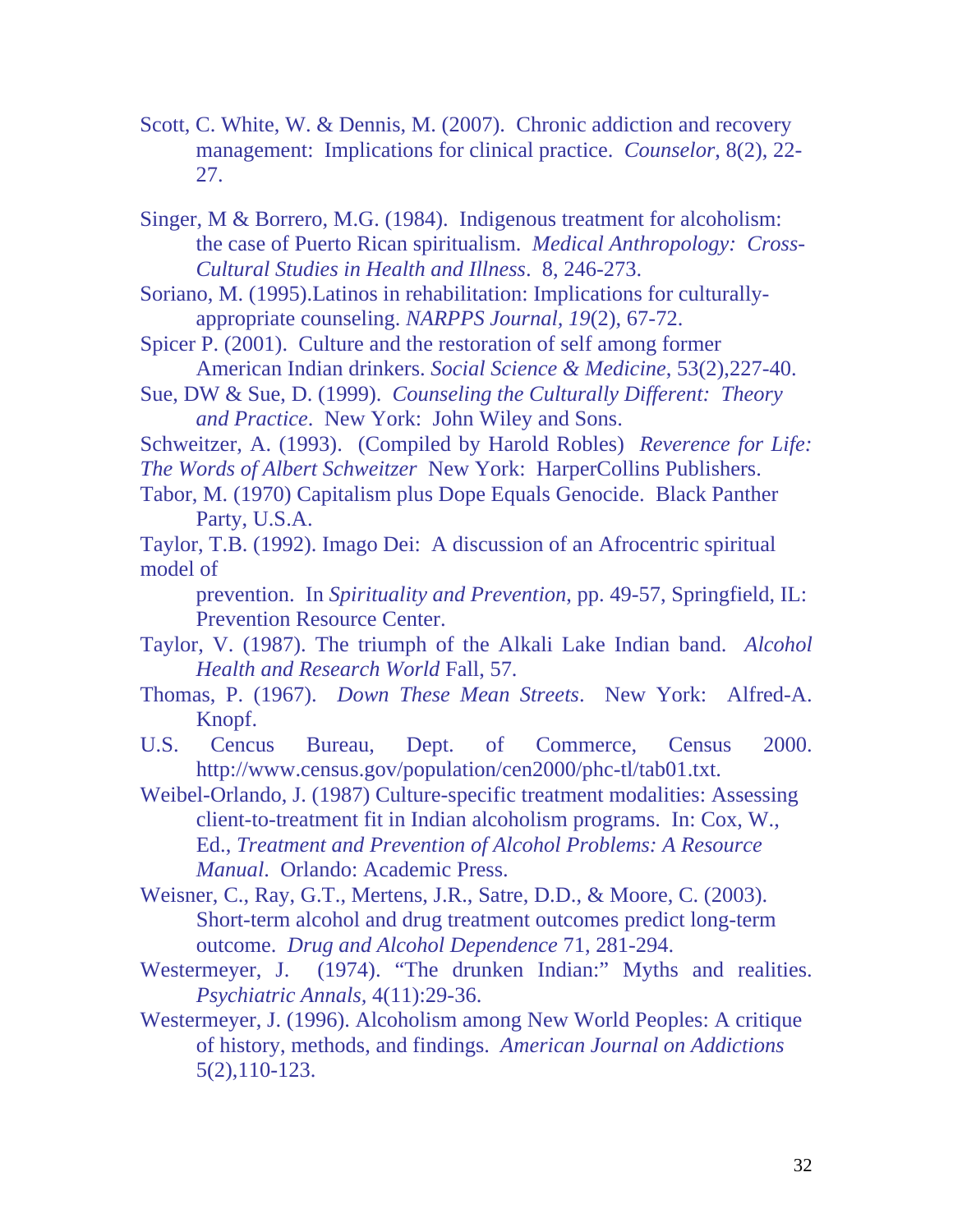- White, W. (1996). *Pathways from the Culture of Addiction to the Culture of Recovery*. Center City, MN: Hazelden.
- White, W. (1998) *Slaying the Dragon: The History of Addiction Treatment and Recovery in America*. Bloomington, IL: Chestnut Health Systems.
- White, W., Boyle, M., & Loveland, D. (2002). Alcoholism/addiction as a chronic disease: From rhetoric to clinical reality. *Alcoholism Treatment Quarterly,*  20, 3 / 4, 107-130.
- White, W., Boyle, M. & Loveland, D. (2003) Recovery management: Transcending the limitations of addiction treatment. *Behavioral Health Management* 23(3):38-44.

([http://www.behavioral.net/2003\\_05-06/featurearticle.ht](http://www.behavioral.net/2003_05-06/featurearticle.ht)). White, W., Boyle, M, Loveland, D, & Corrigan, P. (2003). What is

- Behavioral Health Recovery Management? A Brief Primer. http:/[/www.bhrm.org.](http://www.bhrm.org/)
- White, W., Scott, C., Dennis, M. & Boyle, M. (2005) It's time to stop kicking people out of addiction treatment. *Counselor,* 6(2), 12-25.
- White, W. & Chaney, R. (1993) *Metaphors of Transformation: Feminine and Masculine*. Bloomington, IL: Chestnut Health Systems.
- White, W. (2000a) Addiction as a disease: The birth of a concept. *The Counselor* 1(1):46-51, 73.
- White, W. (2000b) The history of recovered people as wounded healers: I. From Native America to the rise of the modern alcoholism movement. *Alcoholism Treatment Quarterly*. 18(1), 1-23.
- White, W. (2005). Recovery Management: What if we really believed addiction was a chronic disorder? *GLATTC Bulletin*. Chicago, IL: Great Lakes Addiction Technology Transfer Center, September, pp. 1-7.
- White, W. & Popovits, R. (2002). *Critical Incidents: Ethical Issues in the Prevention and Treatment of Addiction*. Bloomington, IL: Chestnut Health Systems.
- White, W., Woll, P & Webber, R. (2003) *Project SAFE: Best Practices Resource Manual*. Chicago, IL: Illinois Department of Human Service, Office of Alcoholism and Substance Abuse.